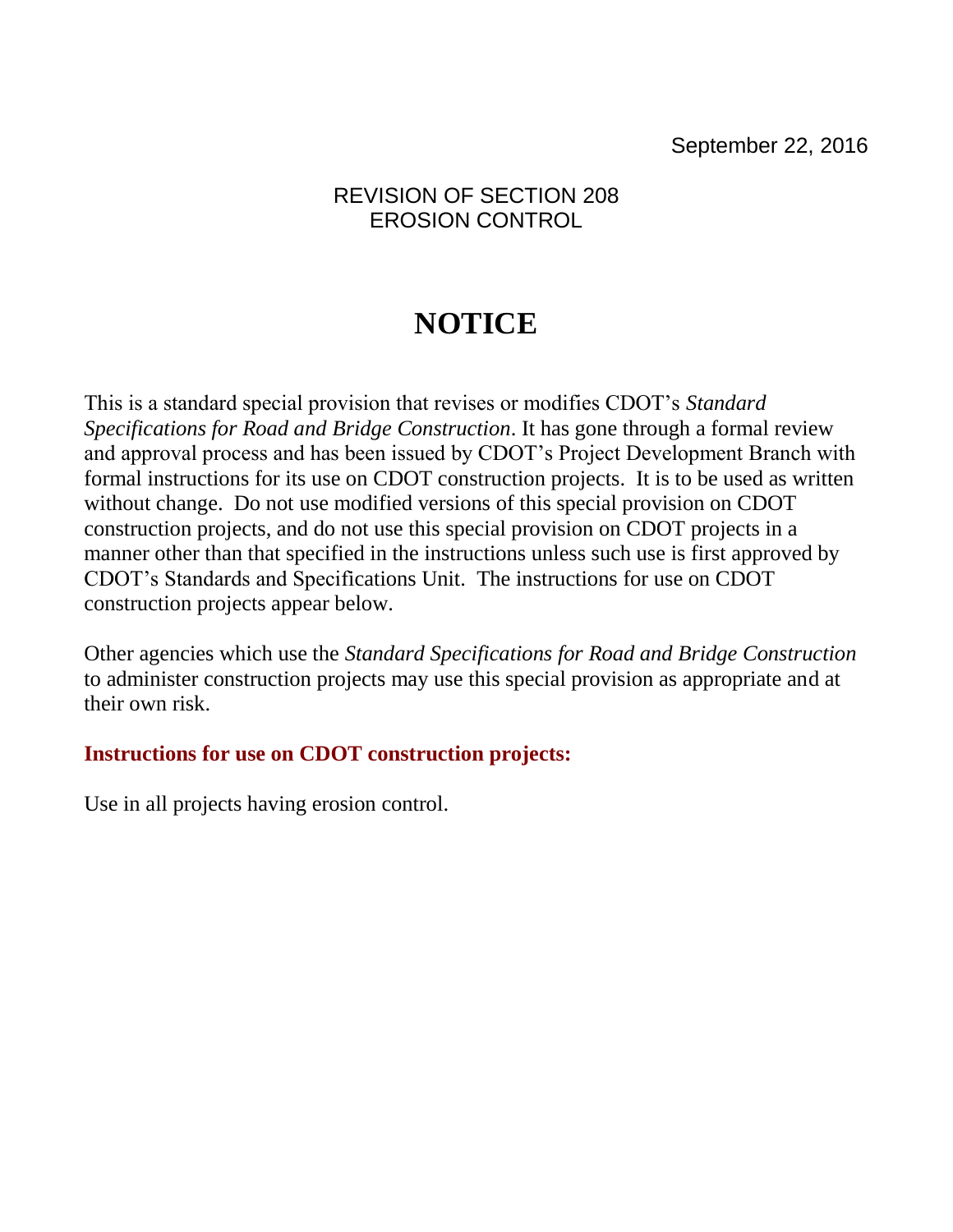Section 208 is hereby deleted from the Standard Specifications for this project and replaced with the following:

### **DESCRIPTION**

**208.01** This work consists of constructing, installing, maintaining, and removing when required, Best Management Practices (BMPs) during the life of the Contract to prevent or minimize erosion, sedimentation, and pollution of any State waters as defined in subsection 107.25, including wetlands.

The Contractor shall coordinate the construction of temporary BMPs with the construction of permanent BMPs to assure economical, effective, and continuous erosion and sediment control throughout the construction period.

When a provision of Section 208 or an order by the Engineer requires that an action be immediate or taken immediately, it shall be understood that the Contractor shall at once begin effecting completion of the action and pursue it to completion in a manner acceptable to the Engineer, and in accordance with the Colorado Discharge Permit System Stormwater Construction Permit (CDPS-SCP) requirements.

#### **MATERIALS**

**208.02** Erosion control materials are subject to acceptance in accordance with subsection 106.01. Erosion control materials shall be subject to the following approval process:

| Material                                                     | Approval<br><b>Process</b> | Notes:                                                                                                                              |
|--------------------------------------------------------------|----------------------------|-------------------------------------------------------------------------------------------------------------------------------------|
| Erosion Bales (Weed Free)                                    | <b>COC</b>                 | The Contractor shall provide a transit certificate<br>number or a copy of the transit certificate as<br>supplied from the producer. |
| <b>Silt Fence</b>                                            | <b>COC</b>                 |                                                                                                                                     |
| Silt Berm                                                    | <b>APL</b>                 |                                                                                                                                     |
| Erosion Log (Type 1 and 2)                                   | COC                        |                                                                                                                                     |
| <b>Silt Dikes</b>                                            | <b>COC</b>                 |                                                                                                                                     |
| Pre-fabricated Concrete Washout<br>Structures (above ground) | <b>APL</b>                 |                                                                                                                                     |
| Pre-fabricated Vehicle Tracking<br>Pad                       | <b>APL</b>                 |                                                                                                                                     |
| Aggregate Bag                                                | COC                        |                                                                                                                                     |
| <b>Storm Drain Inlet</b><br>Protection (Type I, II and III)  | <b>APL</b>                 |                                                                                                                                     |

The material for BMPs shall conform to the following:

*(a) Erosion Bales.* Material for erosion bales shall consist of Certified Weed Free hay or straw. The hay or straw shall be certified under the Colorado Department of Agriculture Weed Free Forage Certification Program and inspected as regulated by the Weed Free Forage Act, Title 35, Article 27.5, CRS. Each certified weed free erosion bale shall be identified by blue and orange twine binding the bales.

The Contractor shall not place certified weed free erosion bales or remove their identifying twine until the Engineer has inspected and accepted them.

The Contractor may obtain a current list of Colorado Weed Free Forage Crop Producers who have completed certification by contacting the Colorado Department of Agriculture, Weed Free Forage Program, 305 Interlocken Pkwy, Broomfield, CO 80021, Contact: Weed Free Forage Coordinator at (303) 869-9038. Also available at [www.colorado.gov/ag/csd.](http://www.colorado.gov/ag/csd)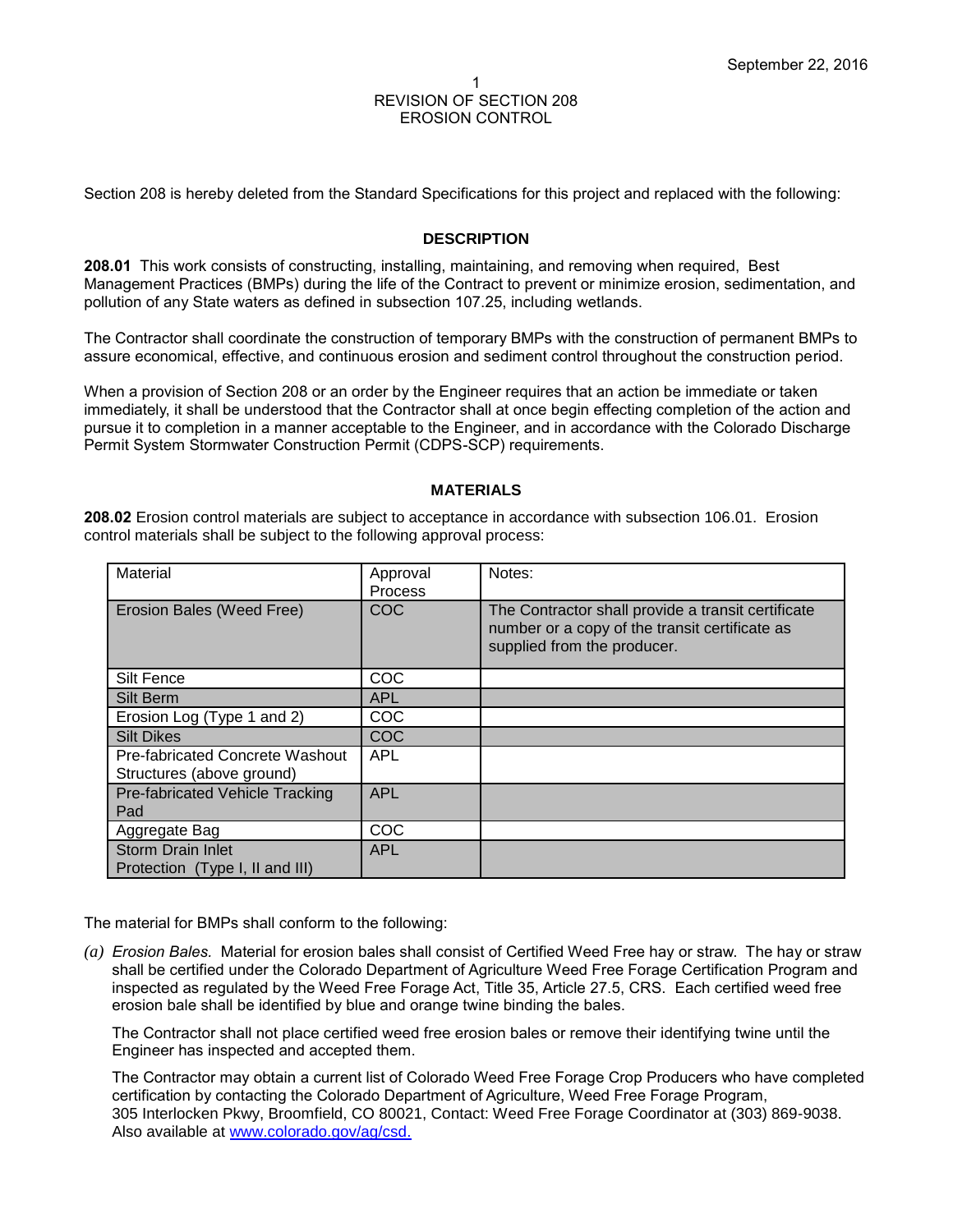Bales shall be approximately 5 cubic feet of material and weigh at least 35 pounds. Stakes shall be wood and shall be 2 inch by 2 inch nominal.

*(b) Silt Fence*. Silt fence posts shall be wood with a minimum length of 42 inches. Wood posts shall be 1.5 inch by 1.5 inch nominal. Geotextile shall be attached to wood posts with three or more staples per post.

Silt fence geotextile shall conform to the following requirements:

| <b>Property</b>              | <b>Wire Fence</b><br><b>Supported</b><br><b>Requirements</b> | Self-Supported<br><b>Requirements</b><br>Geotextile<br><b>Elongation</b><br>< 50% | <b>Test Method</b> |
|------------------------------|--------------------------------------------------------------|-----------------------------------------------------------------------------------|--------------------|
| Grab Strength, Ibs           | 90 minimum                                                   | 124 minimum                                                                       | <b>ASTM D 4632</b> |
| Permittivity sec-1           | 0.05                                                         | 0.05                                                                              | <b>ASTM D 4491</b> |
| <b>Ultraviolet Stability</b> | Minimum 70%<br>Strength<br>Retained                          | Minimum 70%<br>Strength<br>Retained                                               | <b>ASTM D 4355</b> |

#### **Physical Requirements for Silt Fence Geotextiles**

Silt Fence (Reinforced). Silt fence posts shall be metal "studded tee" T-post with a minimum length of 66 inches. Metal posts shall be "studded tee" with .095 inch minimum wall thickness. Wire fabric reinforcement for the silt fence geotextile shall be a minimum of 14 gauge, with a maximum mesh spacing of 6 inches. Geotextile shall be attached to welded wire fabric with ties or nylon cable ties 12 inch O.C. at top, mid and bottom wire. Welded wire fabric shall be attached to the post with a minimum three 12 gauge wire ties per post. Vinyl or rubber safety caps shall be installed on all T-post.

- *(c) Temporary Berms*. Temporary berms shall be constructed of compacted soil.
- *(d) Temporary Slope Drains*. Temporary slope drains shall consist of fiber mats, plastic sheets, stone, concrete or asphalt gutters, half round pipe, metal or plastic pipe, wood flume, flexible rubber or other materials suitable to carry accumulated water down the slopes. Outlet protection riprap shall conform to section 506. Erosion control geotextile shall be a minimum Class 2, conforming to subsection 712.08.
- *(e) Silt Berm.* Silt berm shall consist of an ultraviolet (UV) stabilized high-density polyethylene, shall be triangular in shape, and shall have the following dimensions:

| Width             | $6 - 11$ inches          |
|-------------------|--------------------------|
| <b>Height</b>     | $6 - 10$ inches          |
| Weight            | $0.3 - 1.4$ lbs./sq. ft. |
| Percent Open Area | $30 - 50\%$              |

Securing spikes shall be10 to12 inch x 0.375 inch diameter (minimum).

- *(f) Rock Check Dam*. Rock Check dams shall be constructed of stone. Stone shall meet the requirements of Section 506.
- *(g) Sediment* Trap. In constructing an excavated Sediment Trap, excavated soil may be used to construct the dam embankment, provided the soil meets the requirements of subsection 203.03. Outlet protection riprap shall be the size specified in the Contract and shall conform to Section 506. Erosion control geotextile shall be a minimum Class 1, conforming to subsection 712.08.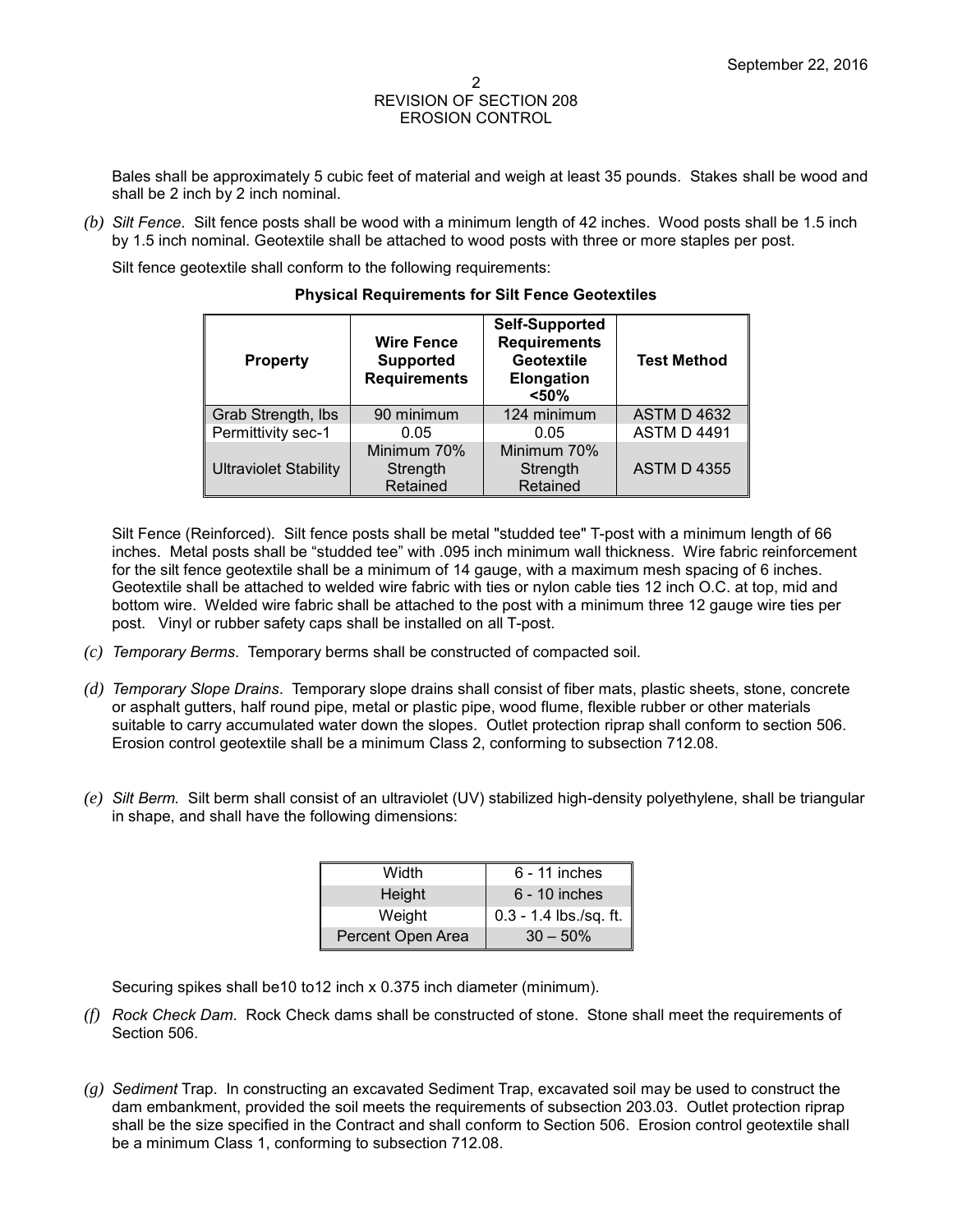- *(h) Erosion log*. Shall be one of the following types unless otherwise shown on the plans:
	- (1) Erosion Log (Type 1) shall be curled aspen wood excelsior with a consistent width of fibers evenly distributed throughout the log. The casing shall be seamless, photo-degradable tube netting and shall have minimum dimensions as shown in Table 208-1, based on the diameter of the log called for on the plans. The curled aspen wood excelsior shall be fungus free, resin free, and free of growth or germination inhibiting substances.
	- (2) Erosion Log (Type 2) shall consist of a blend of 30-40 percent weed free compost and 60-70 percent wood chips. The compost/wood blend material shall pass a 50 mm (2 inch) sieve with a minimum of 70 percent retained on the 9.5 mm (3/8 inch) sieve and comply to subsection 212.02 for the remaining compost physical properties. The compost/wood chip blend may be pneumatically shot into a geotextile cylindrical bag or be pre-manufactured. The geotextile bag shall consist of material with openings of 1/8 to 3/8 inches of HDPE or polypropylene mesh (knitted, not extruded), and contain the compost/wood chip material while not limiting water infiltration.

Erosion log (Type 1 and Type 2) shall have minimum dimensions as shown in Table 208-1, based on the diameter of the log.

| <b>Diameter</b><br>Type 1<br>(Inches) | <b>Diameter</b><br>Type 2<br>(Inches) |      | Length (feet) | Weight (minimum)<br>(pounds/foot) | <b>Stake</b><br><b>Dimensions</b><br>(Inches) |
|---------------------------------------|---------------------------------------|------|---------------|-----------------------------------|-----------------------------------------------|
|                                       |                                       | Min. | Max.          |                                   |                                               |
| 9                                     | 8                                     | 10   | 180           | 1.6                               | 1.5 by 1.5 (nominal)<br>by $18$               |
| 12                                    | 12                                    | 10   | 180           | 2.5                               | 1.5 by $1.5$ (nominal)<br>by $24$             |
| 20                                    | 18                                    | 10   | 100           | 4.0                               | 2 by 2 (nominal)<br>by $30$                   |

## **Table208-1 NOMINAL DIMENSIONS OF EROSION LOGS**

Stakes to secure erosion logs shall consist of pinewood or hardwood.

*(i) Silt Dikes*. Silt dikes shall be pre-manufactured triangular shaped urethane foam covered with a woven geotextile fabric. The fabric aprons shall extend a minimum of two feet beyond each side of the triangle.

Each silt dike shall have the following dimensions:

| <b>Dimension</b>                          | Length          |
|-------------------------------------------|-----------------|
| Center height                             | 8 to 10 inches  |
| <b>Base</b>                               | 16 to 21 inches |
| Section length                            | 3 to 7 feet     |
| Section width including fabric extensions | 5.6 feet        |

Staples shall be 6 gauge and at least 8 inches long.

*(j) Concrete Washout Structure*. The Contractor shall construct a washout structure that will contain washout from concrete placement and construction equipment cleaning operations. Embankment required for the concrete washout structure may be excavated material, provided that this material meets the requirements of Section 203 for embankment.

A pre-fabricated concrete washout structure shall only be used when specified in the Contract. It shall consist of a watertight container designed to contain liquid and solid waste from concrete washout.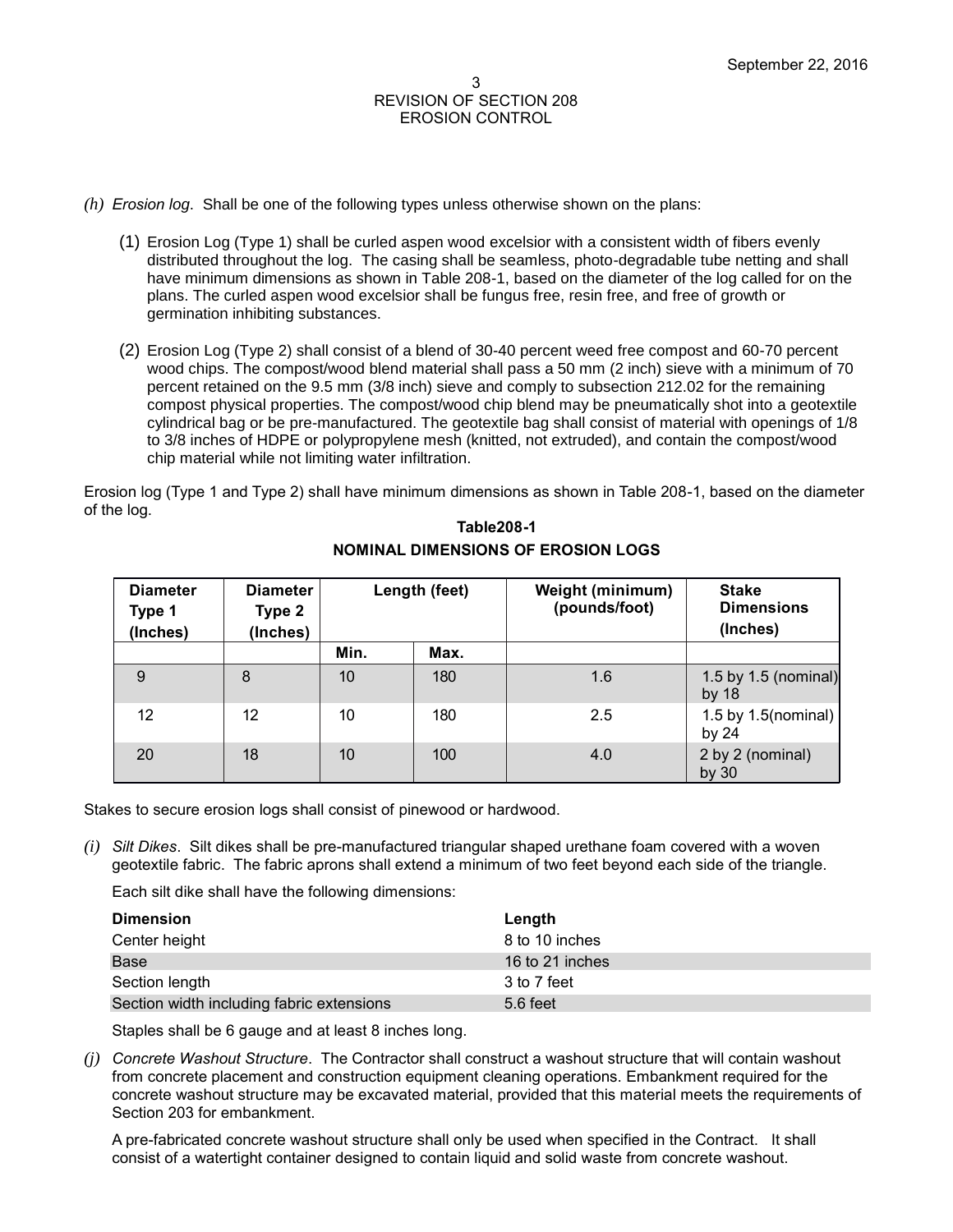*(k) Vehicle Tracking Pad*. Aggregate for the vehicle tracking pad shall be crushed natural aggregate with at least two fractured faces that meets the following gradation requirements:

| Sieve size                   | <b>Percent by weight</b>          |  |
|------------------------------|-----------------------------------|--|
|                              | <b>Passing Square Mesh Sieves</b> |  |
| 75 mm (3 inch)               | 100                               |  |
| 50 mm (2 inch)               | $0 - 25$                          |  |
| 19.0 mm $(3/4 \text{ inch})$ | $0 - 15$                          |  |

Recycled crushed concrete or asphalt shall not be used for vehicle tracking pads.

Erosion Control Geotextile shall be Class 2 and conform to the requirements of subsection 712.08.

Pre-fabricated vehicle tracking pads if specified in the Contract shall have the following properties.

Minimum overall dimensions of the modular systems shall be:

| Width of pad<br>along edge of<br>roadway | 14 feet |
|------------------------------------------|---------|
| Length of pad                            | 30 feet |

| Weight (min.)<br>(lbs./sq. ft.)  | R   |
|----------------------------------|-----|
| Crush strength<br>$(min.)$ (psi) | 400 |

*(l) Aggregate Bag*. Aggregate bags shall consist of crushed stone or recycled rubber filled fabric with the following properties:

| Diameter (inches) | Weight (minimum)<br>(pounds per foot) |
|-------------------|---------------------------------------|
| 6-8               |                                       |
| 10                | 10                                    |
| 12                | 15                                    |

Rubber used in bags shall be clean, 95 percent free of metal and particulates.

Crushed stone contained in the aggregate bags shall conform to subsection 703.09, Table 703-7 for Class C.

The aggregate bag shall consist of a woven geotextile fabric with the following properties:

| <b>Property</b>               | Requirement  | <b>Test Method</b> |
|-------------------------------|--------------|--------------------|
| <b>Grab Tensile Strength</b>  | 90 lbs. min. | ASTM D 4632        |
| Trapezoid Tear Strength       | 25 lbs. min. | <b>ASTM D 4533</b> |
| <b>Mullen Burst</b>           | 300 psi      | <b>ASTM D 3786</b> |
| <b>Ultraviolet Resistance</b> | 70%          | <b>ASTM D 4355</b> |

*(m) Storm Drain Inlet Protection.* Storm drain inlet protection shall consist of aggregate filled fabric with the following dimensions: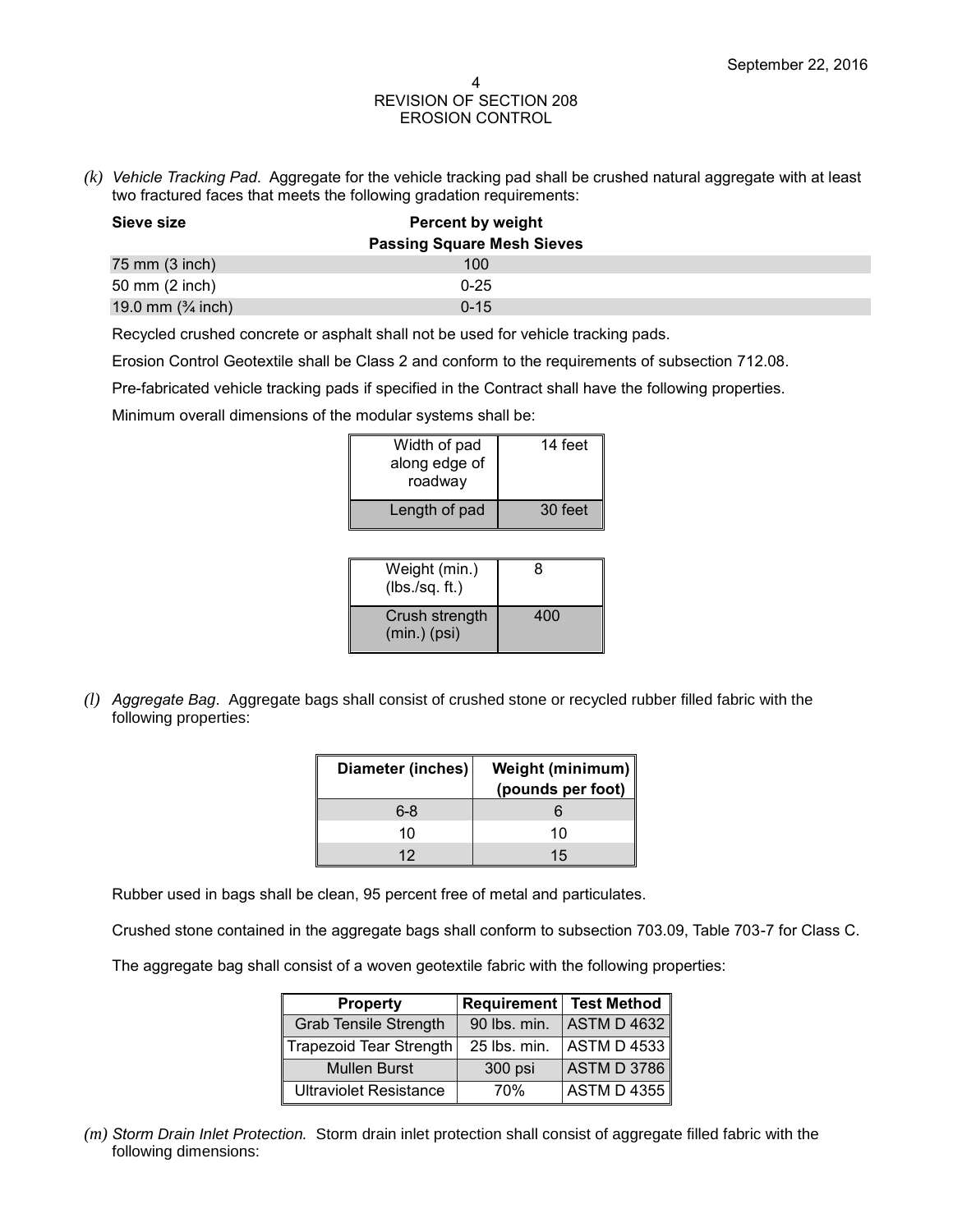| <b>Storm Drain Inlet</b>                                                                                                                                                                                                        | <b>Protection Types</b>     |                |                            |
|---------------------------------------------------------------------------------------------------------------------------------------------------------------------------------------------------------------------------------|-----------------------------|----------------|----------------------------|
| <b>Protection</b><br><b>Properties</b>                                                                                                                                                                                          | <sup>1</sup> Type I         | <b>Type II</b> | <sup>3</sup> Type III      |
| <b>Diameter</b>                                                                                                                                                                                                                 | 4 in.                       | 4 in.          | N/A                        |
| <b>Minimum Section</b><br>Length                                                                                                                                                                                                | 7ft.                        | 5 ft.          | 5 ft.                      |
| Apron Insert                                                                                                                                                                                                                    | 30 in. or sized to<br>grate |                | 30 in or sized<br>to grate |
| <sup>1</sup> Type I protection shall be used with Inlet Type R.<br><sup>2</sup> Type II protection shall be used with Combination Inlet. Option A or B<br><sup>3</sup> Type III protection Inlet Vane Grate only. Option A or B |                             |                |                            |

The storm drain inlet protection (Type I, II and III) shall consist of a woven geotextile fabric with the following properties:

| <b>Property</b>                | Test Method        | <b>Unit</b>           | <b>Requirement</b> |
|--------------------------------|--------------------|-----------------------|--------------------|
| Grab tensile strength          | <b>ASTM D 4632</b> | lbs.                  | minimum 350X280    |
| <b>Mullen Burst Strength</b>   | <b>ASTM D 3786</b> | lbs.                  | 600                |
| <b>Trapezoid Tear Strength</b> | <b>ASTM D 4533</b> | lbs.                  | minimum 110X95     |
| Percent Open Area              | COE-22125-86       | $\%$                  | 28                 |
| <b>Water Flow Rate</b>         | <b>ASTM D 4491</b> | gal./min./<br>sq. ft. | 250                |
| <b>Ultraviolet Resistance</b>  | <b>ASTM D 4355</b> | $\%$                  | 70                 |

Curb roll for storm drain inlet protection (Type I and II) shall have an approximate weight of 7 to 10 pounds per linear foot of device. The device shall be capable of conforming to the shape of the curb. Aggregate contained in the storm drain inlet device shall consist of gravel or crushed stone conforming to Table 703-7 for Class C.

Storm drain inlet protection (Type III) shall have insert containment (option A) or insert without storage capacity (option B).

## **CONSTRUCTION REQUIREMENTS**

**208.03 Project Review, Schedule, and Transportation Erosion Control Supervisor.** Prior to construction, an on-site Environmental Pre-construction Conference shall be held. The conference shall be attended by:

- (1) The Engineer,
- (2) The Superintendent,
- (3) The Contractor's SWMP Administrator
- (4) Supervisors or Foremen of subcontractors working on the project,
- (5) The Region Water Pollution Control Manager (RWPCM), and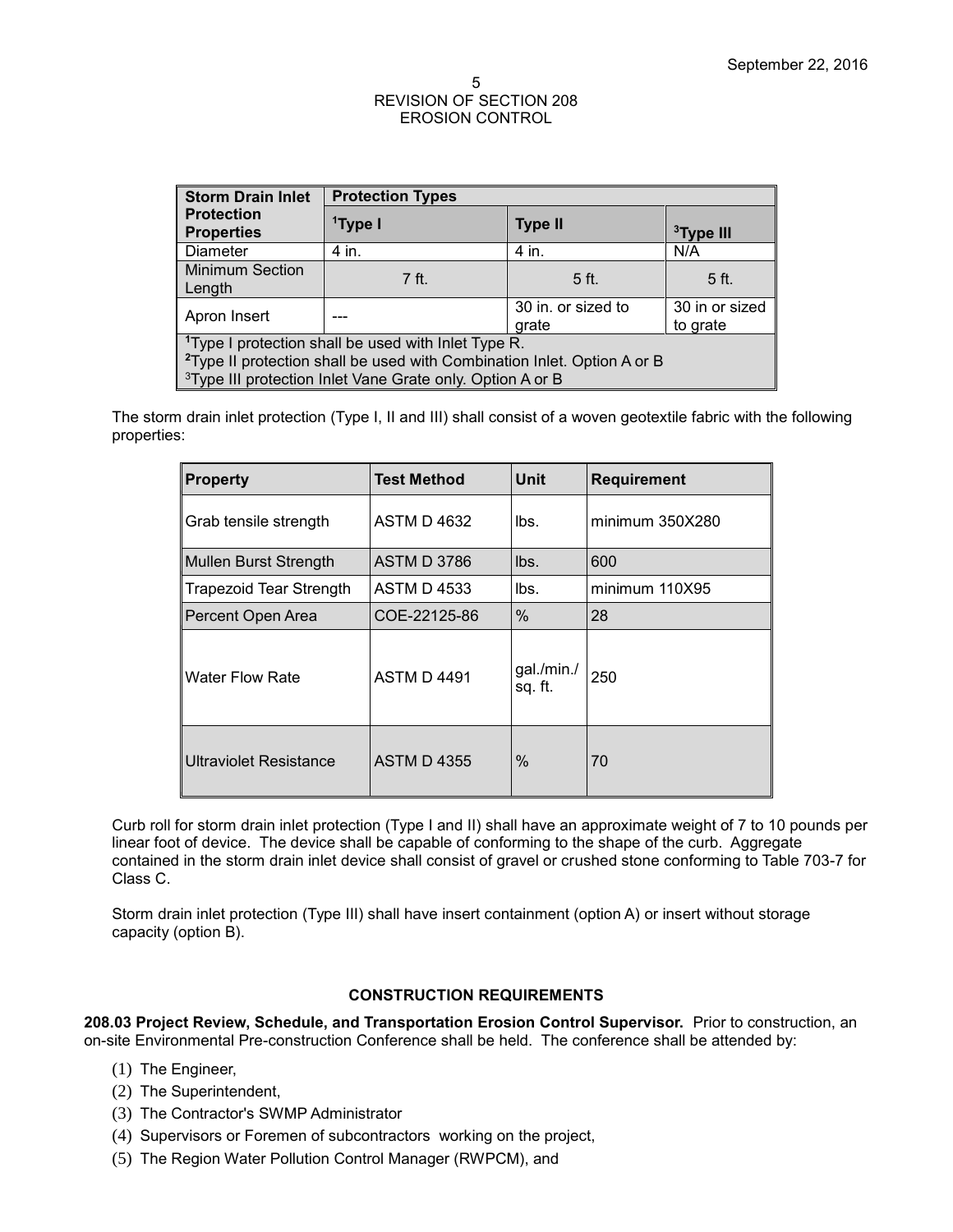(6) CDOT personnel (e.g., CDOT Landscape Architect) who prepared or reviewed the Stormwater Management Plan (SWMP).

At this conference, the attendees shall discuss the SWMP, CDPS-SCP, sensitive habitats on site, wetlands, other vegetation to be protected, and the enforcement mechanisms for not meeting the requirements of this specification.

Prior to beginning construction the Contractor shall evaluate the project site for storm water draining into or through the site. When such drainage is identified, BMPs (i.e., Control Measures) shall be used if possible to divert stormwater from running on-site and becoming contaminated with sediment or other pollutants. The diversion may be accomplished with a temporary pipe or other conveyance to prevent water contamination or contact with pollutants. Run-on water that cannot be diverted shall be treated as construction runoff and adequate BMPs shall be employed.

The SWMP Administrator shall evaluate all non-stormwater coming onto the site, such as springs, seeps, and landscape irrigation return flow. If such flow is identified, BMPs shall be used to protect off-site water from becoming contaminated with sediment or other pollutants.

The SWMP Administrator shall review existing inlets and culverts to determine if inlet protection is needed due to water flow patterns. Prior to beginning construction, inlets and culverts needing protection shall be protected and the location of the implemented BMP added to the SWMP site map.

Prior to construction, the Contractor shall implement appropriate BMPs for protection of wetlands, sensitive habitat and existing vegetation from ground disturbance and other pollutant sources, in accordance with the approved project schedule as described in subsection 208.03(b).

When additional BMPs are required and approved by the Engineer, the Contractor shall implement the additional BMPs and the SWMP Administrator shall record and describe them on the SWMP site map. The approved BMPs will be measured and paid for in accordance with subsections 208.11 and 208.12.

- (a) *Project Review.* The Contractor may submit modifications to the Contract's BMPs in a written proposal to the Engineer. The written proposal shall include the following information:
	- (1) Reasons for changing the BMPs.
	- (2) Diagrams showing details and locations of all proposed changes.
	- (3) List of appropriate pay items indicating new and revised quantities.
	- (4) Schedules for accomplishing all erosion and sediment control work.
	- (5) Effects on permits or certifications caused by the proposed changes.

The Engineer will approve or reject the written proposal in writing within 5 working days after the submittal. The Engineer may require additional control measures prior to approving the proposed modifications. Additional modifications and additional BMPs will be paid for at the Contract Unit Price for the specific items involved. If no items exist, they will be paid for as extra work in accordance with subsection 109.04.

- (b) *Erosion and Sediment Control Activities*. The erosion and sediment control activities shall be included in the weekly meeting update. The project schedule shall specifically indicate the sequence of clearing and grubbing, earthwork operations, and construction of temporary and permanent erosion control features and stabilization. Project schedule shall include erosion and sediment control work for haul roads, borrow pits, storage and asphalt or concrete batch sites, and all areas within the project limits. If during construction the Contractor proposes changes which would affect the Contract's BMPs, the Contractor shall propose revised BMPs to the Engineer for approval in writing. If necessary, the SWMP Administrator shall update proposed sequencing of major activities in the SWMP. Revisions shall not be implemented until the proposed measures have been approved in writing by the Engineer.
- (c) *Erosion Control Management (ECM).* Erosion Control Management for this project shall consist of Erosion Control Inspection and the Administration of the Stormwater Management Plan (SWMP). All ECM staff shall have working knowledge and experience in construction, and shall have successfully completed the Transportation Erosion Control Supervisory Certificate Training (TECS) as provided by the Department. The Superintendent will not be permitted to serve in an ECM role. The Erosion Control Inspector and the Stormwater Administrator may be the same person in projects involving less than 40 acres of disturbed area.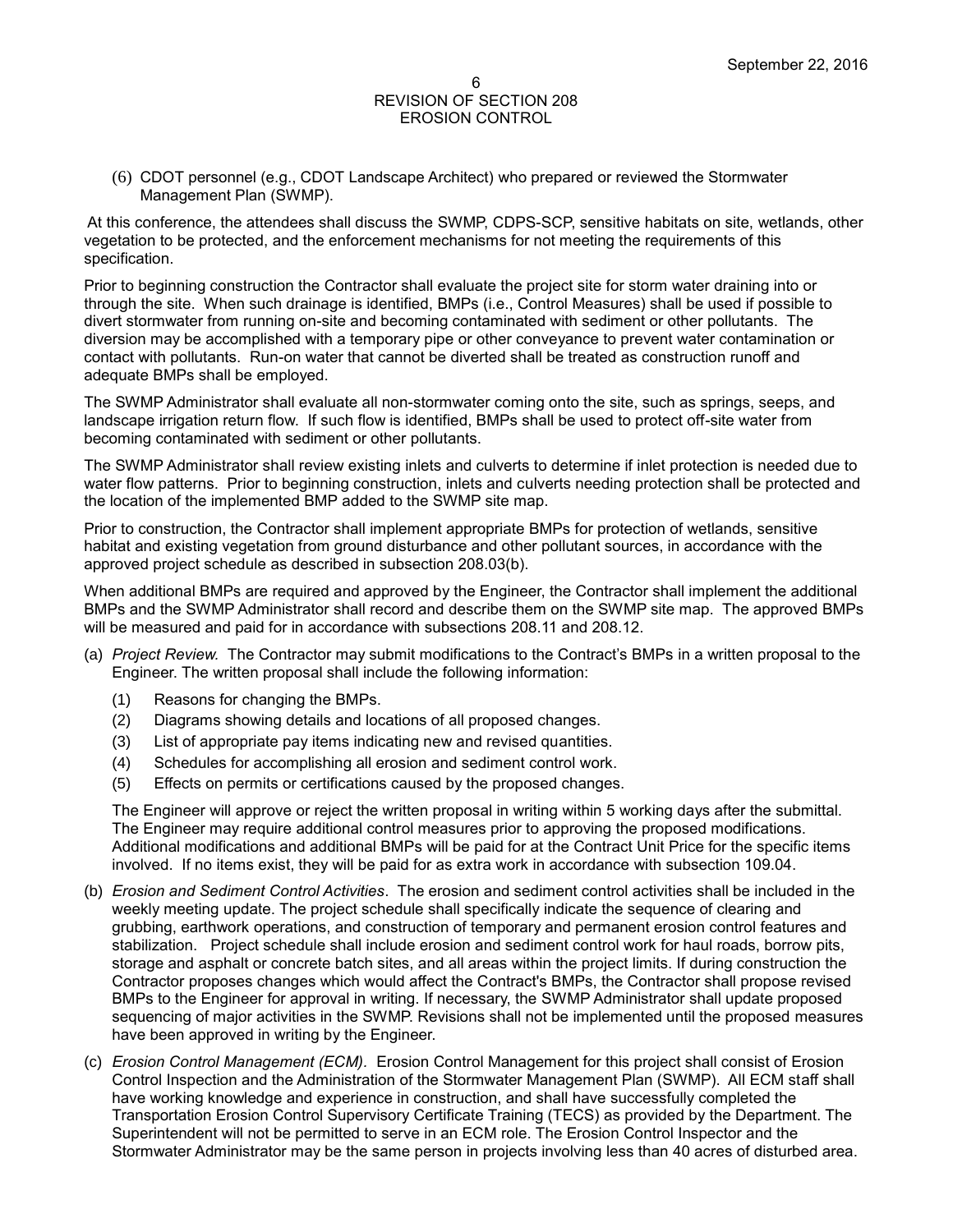- 1. Stormwater Management Plan (SWMP) Administration. The SWMP Plan shall be maintained by a SWMP Administrator. The SWMP Administrator shall have completed the TECS certification training as provided by the Department. In the case of a project requiring only one TECS, the SWMP Administrator may also be the Erosion Control Inspector for the project. The name of the SWMP Administrator shall be recorded on SWMP Plan Section 3. B. The SWMP Administrator shall have full responsibility to maintain and update the SWMP Plan and identify to the Superintendent critical action items needed to conform to the CDPS-SCP as follows:
	- (1) Complete the SWMP Notebook as described in subsection 208.03 (d).
	- (2) Participate in the Environmental Pre-construction Conference
	- (3) Attend weekly meetings
	- (4) Attend all Headquarter and Region water quality control inspections. The Contractor and the Contractor's SWMP Administrator will be notified a minimum of five days in advance of each inspection by the CDOT region or headquarter water quality staff.
	- (5) Coordinate with the Superintendent to implement necessary actions to reduce anticipated or presently existing water quality or erosion problems resulting from construction activities.
	- (6) Coordinate with the Superintendent to ensure that all labor, material, and equipment needed to install, maintain, and remove BMPs are available as needed.
	- (7) During construction, update and record the following items on the SWMP site map as changes occur:
		- (i) Limits of Construction (LOC).
		- (ii) Areas of disturbance (AD)
		- (iii) Limits of Disturbance (LDA)
		- (iv) Limits of cut and fill.
		- (v) Areas used for storage of construction materials, equipment, soils, or wastes.
		- (vi) Location of any dedicated asphalt or concrete batch plants.
		- (vii) Location of construction offices and staging areas.
		- (viii) Location of work access routes during construction.
		- (ix) Location of borrow and waste.
		- (x) Location of temporary, interim and permanent stabilization.
		- (xi) Location of outfall(s)
		- (xii) Arrows showing direction of surface flow
		- (xiii) Structural and non-structural BMPs
		- (xiv) LDA and LOC lines as defined in subsection 107.25
	- (8) Amend the SWMP whenever there are: additions, deletions, or changes to BMPs. SWMP revisions shall be recorded immediately. Items shall be dated and initialed by the SWMP Administrator. Specifically, amendments shall include the following:
		- (i) A change in design, construction, operation, or maintenance of the site which would require the implementation of new or revised BMPs; or
		- (ii) Changes when the SWMP proves to be ineffective in achieving the general objectives of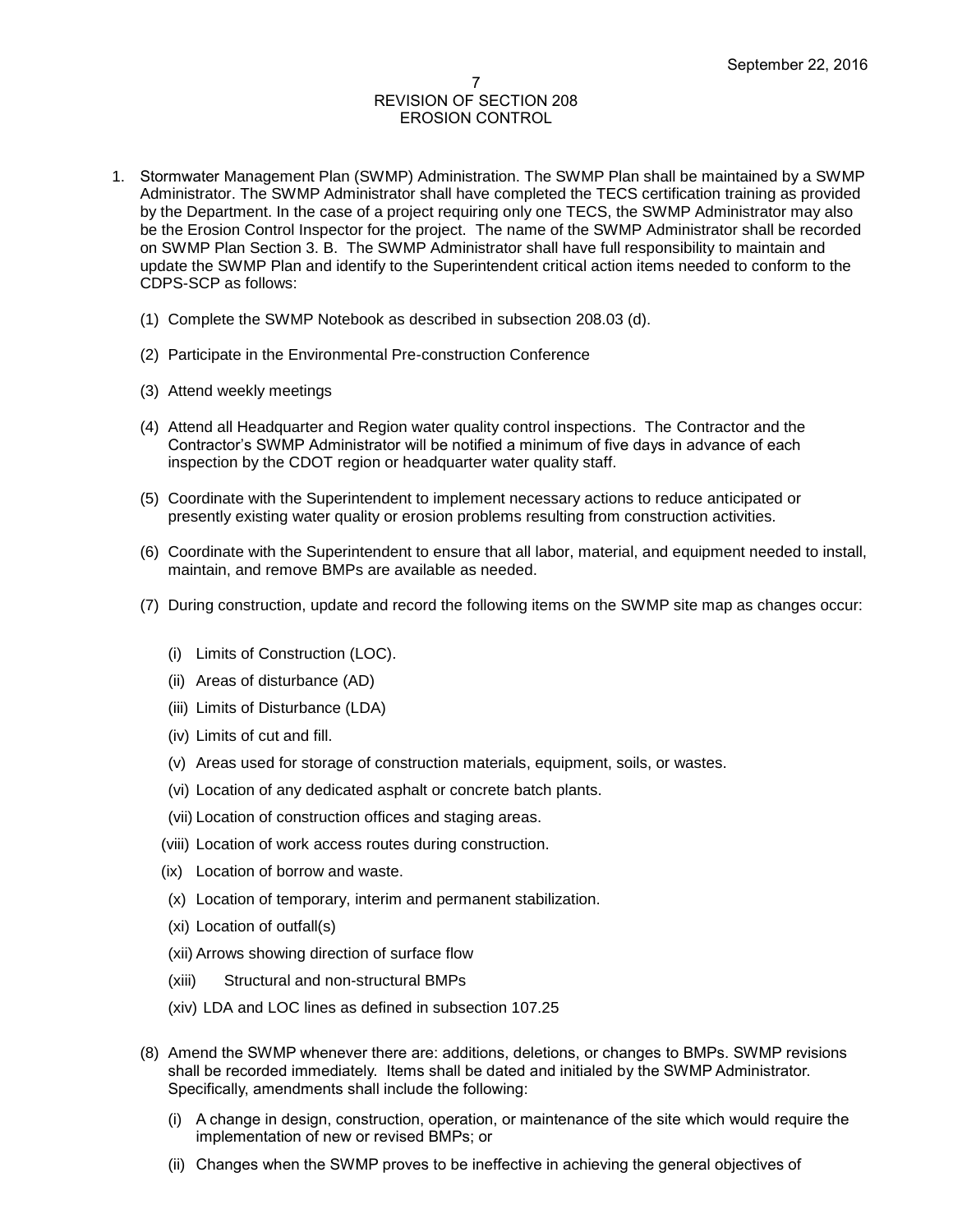controlling pollutants in stormwater discharges associated with construction activity.

- (iii) Changes when BMPs are no longer necessary and are removed.
- (9) Complete vegetative survey transects when required in accordance with CDOT Erosion Control and Stormwater Quality Guide.
- (10) Start a new site map before the current one becomes illegible. All site maps shall remain in the SWMP notebook.
- (11) Document all inspection and maintenance activities. The SWMP and documentation shall be kept on the project site.
- (12) When adding or revising BMPs on the SWMP, add a narrative explaining what, when, where, why, and how the BMP is being used, and add a detail to the SWMP notebook.
	- (i) How to install and inspect the BMP
	- (ii) Where to install the BMP
	- (iii) When to maintain the BMP
- (13)If using existing topography, vegetation, etc. as a BMP, label it as such on the SWMP site map; add a narrative as to when, where, why, and how the BMP is being used.
- (14)Indicate BMPS in use or not in use by recording on Standard Plans M-208-1, M-216-1, and M-615-1 in the SWMP notebook
- (15)Record on the SWMP, the approved Method Statement for Containing Pollutant Byproducts.
- (16)Update the potential pollutants list in the SWMP notebook and Spill Response Plan throughout construction.
- 2. Erosion Control Inspection.

Erosion control inspection shall be performed by TECS certified staff assigned as Erosion Control Inspector (ECI) to the project. One ECI is required for every 40 acres of total disturbed area which is currently receiving temporary and interim stabilization measures as defined in subsection 208.04 (e). An ECI shall not be responsible for more than 40 acres in the project. Accepted permanent stabilization methods as defined in subsection 208.04 (e) will not be included in the 40 acres.

ECI duties shall be as follows:

- (1) Coordinate with the SWMP Administrator on reporting the results of inspections
- (2) Review the construction site for compliance with the Stormwater Construction Permit.
- (3) Inspect with the Superintendent and the Engineer (or their designated representatives) the stormwater management system at least every seven calendar days. Post storm event inspections shall be conducted within 24 hours after the end of any precipitation or snow melt event that may cause surface erosion. If no construction activities will occur following a storm event, post-storm event inspections shall be conducted prior to commencing construction activities, but no later than 72 hours following the storm event. The occurrence of delay in inspections shall be documented in the inspection report. Form 1176 shall be used for all 7 day inspections and inspections following storm events. The Contractor shall notify the Erosion control inspector when a storm event occurs. Failure to perform inspections on time will result in liquidated damages in accordance with subsection 208.09.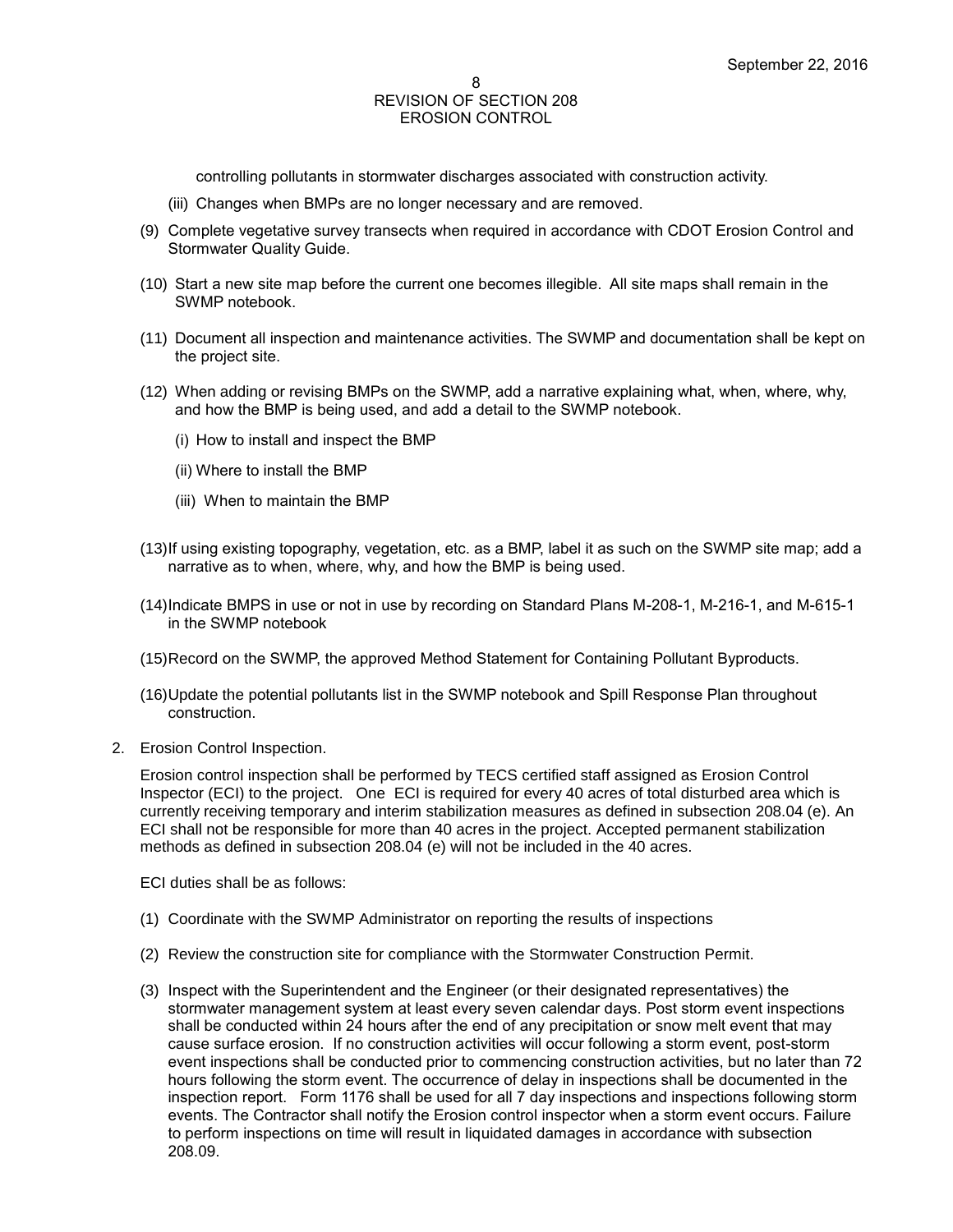Inspections are not required at sites when construction activities are temporarily halted, when snow cover exists over the entire site and melting conditions do not pose a risk of surface erosion. This exception shall be applicable only during the period where melting conditions do not exist, and applies to the routine 7 day, Headquarters and Region inspections, as well as the post-storm event inspections. The following information shall be documented on Form 1176 for use of this exclusion: dates when snow cover occurred, date when construction activities ceased, and date melting conditions began.

The order of precedence for required inspections shall be as follows:

- (i) Headquarter water quality inspections
- (ii) Region water quality inspections
- (iii) Post-storm event inspections
- (iv) 7 day inspections

When one of the listed inspections is performed, the inspections listed below it need not be performed on that day if the required CDOT and Contractor personnel participated in the inspection.

For example: A 7 day inspection is not required on the same day a headquarters or Region inspection is conducted. A sheet shall be placed in the inspections area of the SWMP Notebook to refer to the date inspection performed.

- (4) Follow all other agency Stormwater requirements and inspections unless a waiver or other agreement has been made.
- (5) The ECI shall immediately report to the Contractor's Superintendent and the SWMP Administrator the following instances of noncompliance:
	- (i) Noncompliance which may endanger health or the environment.
	- (ii) Spills or discharge of hazardous substance or oil which may cause pollution of waters of the State.
	- (iii) Discharge of stormwater which may cause an exceedance of a water quality standard.
	- (iv) Upset conditions that occur on site.
- (6) Spills, leaks, or overflows that result in the discharge of pollutants shall be documented on the Form 1176 by the ECI. The ECI shall record the time and date, weather conditions, reasons for spill, and how it was remediated.
- (d) *Documentation Available on the Project.* The following Contract documents and references will be made available for reference at the CDOT field office during construction:
	- 1. SWMP Notebook. The Engineer will provide a SWMP Notebook at the Preconstruction Conference, which is and shall remain the property of CDOT. CDOT will initially provide the documentation for the first four items when available. The Contractor shall provide the contents required for items (5) through (18). The notebook shall be stored in the CDOT field office or at another on-site location approved by the Engineer. The SWMP Administrator shall modify and update the notebook as needed to reflect actual site conditions, prior to or as soon as practicable but in no case more than 72 hours after the change. The following Contract documents and reports shall be kept, maintained, and updated in the notebook under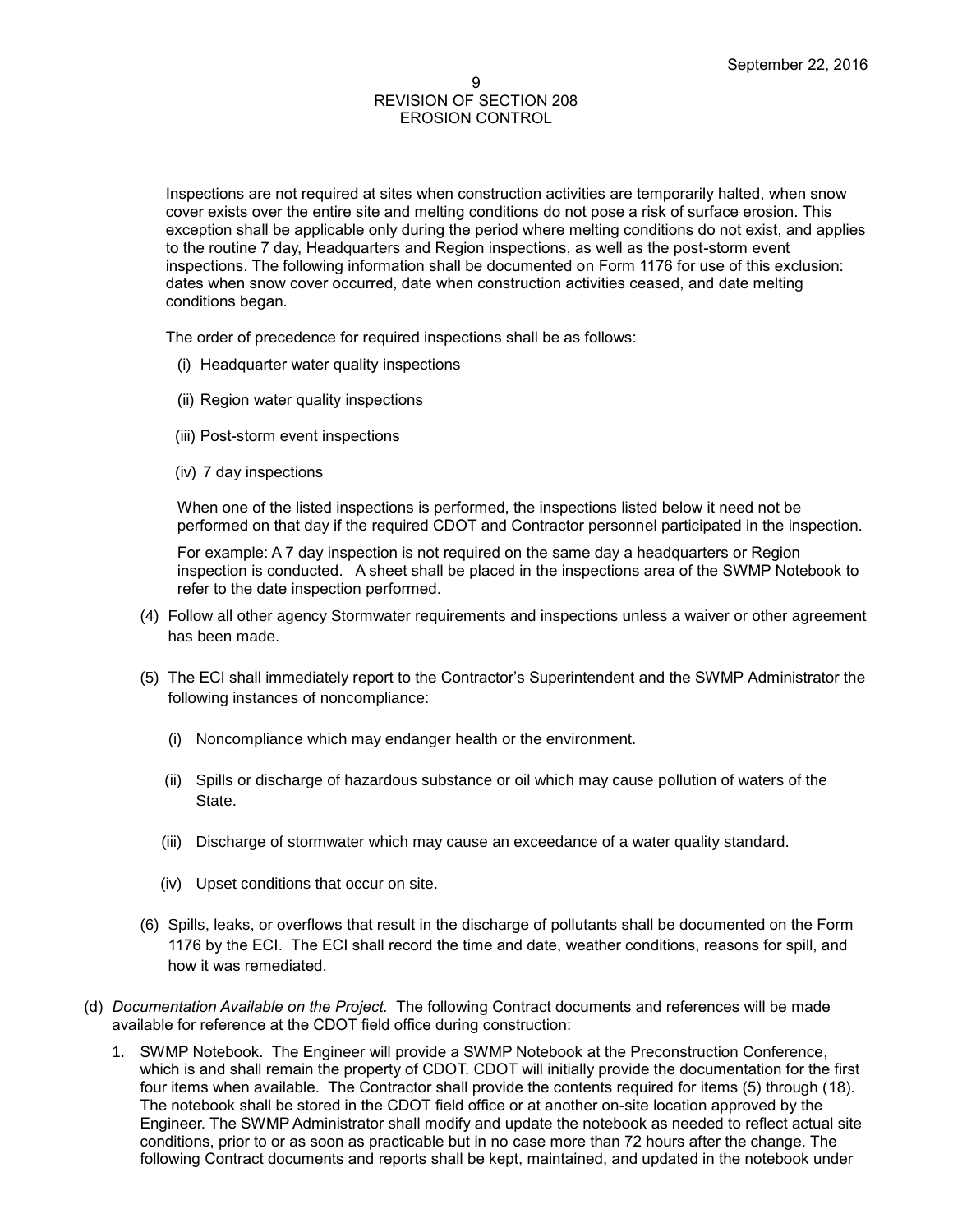the appropriate items by the SWMP Administrator:

- (1) SWMP Plan Sheets Notes, tabulation, sequence of major activities, area of disturbance, existing soil data, existing vegetation percent cover, potential pollutant sources, receiving water, non-stormwater discharges and environmental impacts.
- (2) Site Map and Plan Title Sheet *-* Construction site boundaries, ground surface disturbance, limits of cut and fill, flow arrows, structural BMPs, non-structural BMPs, Springs, Streams, Wetlands and surface water. Also included on the sheets is the protection of trees, shrubs and cultural resources.
- (3) Specifications Standard and Project special provisions related to Stormwater and Erosion Control.
- (4) Standard Plans M-208-1, M-216-1 and M-615-1
- (5) BMP Details not in Standard Plan M-208-1 Non-standard details.
- (6) Weekly meeting sign in sheet.
- (7) Calendar of Inspections -Calendar of inspections marking when all inspections take place.
- (8) Form 1176 Weekly meeting notes and inspection report
- (9) Region and Headquarter Water Quality Reports and Form 105(s) relating to Water Quality.
- (10) Description of Inspection and Maintenance Methods Description of inspection and maintenance methods implemented at the site to maintain all BMPs identified in the SWMP and Items not addressed in the design
- (11) Spill Response Plan Reports of reportable spills submitted to CDPHE
- (12) List and Evaluation of Potential Pollutants List of potential pollutants as described in subsection 107.25 and approved Method Statement for Containing Pollutant Byproducts.
- (13) Other Correspondence e.g., agreements with other MS4s, approved deferral request, CDPHE audit documentation, Water Quality Permit Transfer to Maintenance Punch List and other miscellaneous documentation.
- (14) TECS Certifications of the SWMP Administrator and all ECIs, keep current through the life of the project.
- (15) Environmental Pre-construction Conference Conference agenda with a certification of understanding of the terms and conditions of the CDPS-SCP and SWMP. The certification shall be signed by all attendees. A certification shall also be signed by all attendees of meetings held for new subcontractors beginning work on the project that could adversely affect water quality after the Environmental Pre-construction Conference has been held.
- (16) All Project Environmental Permits All project environmental permits and associated applications and certifications, including, CDPS-SCP, Senate Bill 40, USACE 404,temporary stream crossings, dewatering, biological opinions and all other permits applicable to the project, including any separate CDPS-SCP obtained by the Contractor for staging area on private property, asphalt or concrete plant, etc.
- (17) Photographs Documenting Existing Vegetation Project photographs shall be time stamped on paper with a maximum of four colored images per  $8\frac{1}{2}$  inch by 11 inch sheet and/or a digital copy of all photographs on CD-ROM/Flash Drive in (JPG format), documenting existing vegetation prior to construction commencing. On the bottom of each photograph shall be a description using Station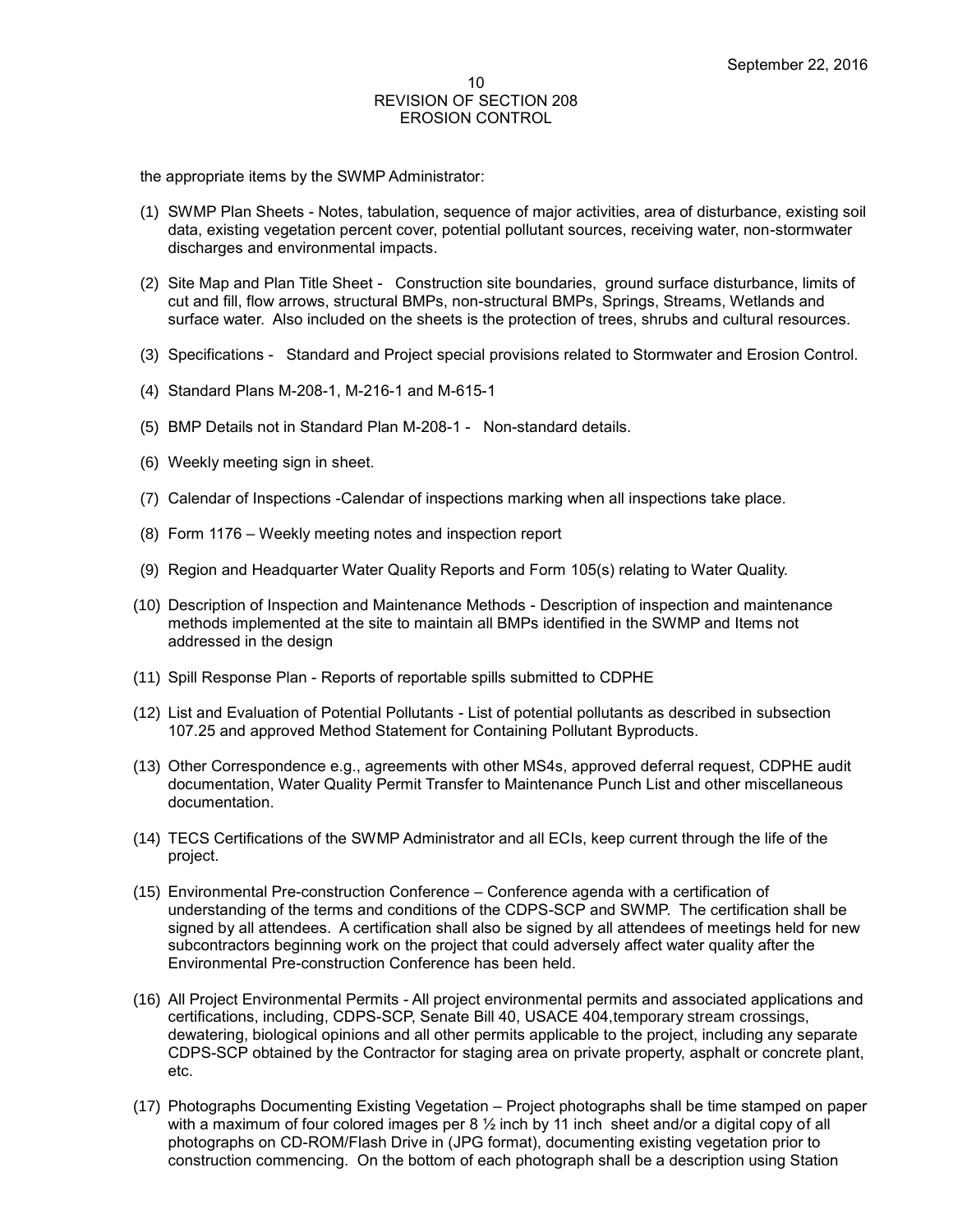Number or Mile Post of where the photograph was taken.

(18) Permanent Water Quality Plan Sheets - Plan sheets and specifications for permanent water quality structures, riprap.

The Engineer will incorporate the documents and reports available at the time of award. The Contractor shall provide and insert all other documents and reports as they become available during construction. The SWMP Administrator shall finalize the SWMP for CDOT Maintenance use upon completion of the project. SWMP completeness shall be approved by the Engineer, corrections to the SWMP shall be at the Contractor's expense. The following Reference materials shall be used:

- (1) CDOT Erosion Control and Stormwater Quality Guide.
- (2) CDOT Erosion Control and Stormwater Quality Field Guide.
- (e) *Weekly Meetings.* The Engineer, Superintendent and the SWMP Administrator shall conduct a weekly meeting with supervisors involved in construction activities that could adversely affect water quality. The meeting shall follow an agenda prepared by the Engineer or a designated representative, and have a sign in sheet on which the names of all attendees shall be recorded. The SWMP Administrator shall take notes of water quality comments and action items at each weekly meeting, and place the agenda and sign in sheet in the SWMP notebook. At this meeting the following shall be discussed and documented on Form 1176:
	- (1) Requirements of the SWMP.
	- (2) Problems that may have arisen in implementing the site specific SWMP or maintaining BMPs.
	- (3) Unresolved issues from inspections and concerns from last inspection
	- (4) BMPS that are to be installed, removed, modified, or maintained.
	- (5) Planned activities that will effect stormwater in order to proactively phase BMPs.
	- (6) Recalcitrant inspection findings

All subcontractors who were not in attendance at the Environment Pre-construction conference shall be briefed on the project by the Engineer, Superintendent, and the SWMP Administrator prior to start of work. The SWMP Administrator shall record the names of these subcontractors as an addendum to the list of attendees, and added the SWMP Notebook.

#### **208.04 Best Management Practices (BMPs) for Stormwater.**

The SWMP Administrator shall modify the SWMP to clearly describe and locate all BMPs implemented at the site to control potential sediment discharges.

Vehicle tracking control shall be used at all vehicle and equipment exit points from the site to prevent sediment exiting the Limits of Construction (LOC) of the project site. Access shall be provided only at locations approved by the Engineer. The SWMP Administrator shall record vehicle tracking control pad locations on the SWMP site map.

New inlets and culverts shall be protected during their construction. Appropriate protection of each culvert and inlet shall be installed immediately. When riprap is called for at the outlet of a culvert, it shall be installed within 24 hours of completion of each pipe. The Contractor shall remove sediment, millings, debris, and other pollutants from within the newly constructed drainage system in accordance with the CDPS-SCP, prior to use, at the Contractor's expense. All removed sediment shall be disposed of outside the project limits in accordance with all applicable regulations.

Concrete products wasted on the ground during construction shall include, but shall not be limited to: excess concrete removed from forms, spills, slop, and all other unused concrete are potential pollutants that shall be contained or protected by an approved BMP at a pre-approved containment area. The concrete shall be picked up and recycled in accordance with 6 CCR 1007-2 (CDPHE Regulations Pertaining to Solid Waste Sites and Facilities) at regular intervals, as directed. The uses of recycled concrete from approved recycling facilities shall be in accordance with Section 203.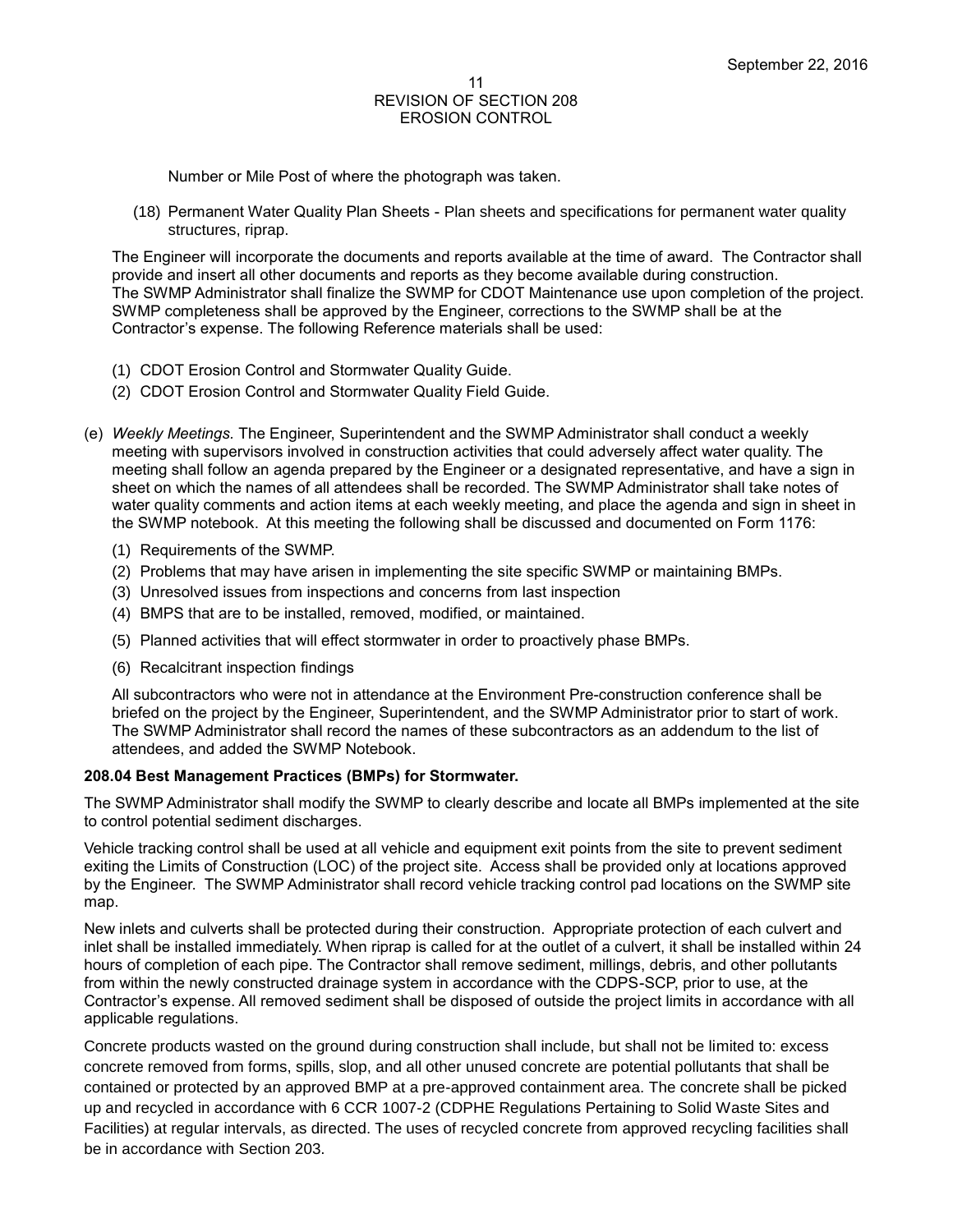- (a) *Unforeseen Conditions.* The Contractor shall design and implement erosion and sediment BMPs for correcting conditions unforeseen during the design of the project, or for emergency situations, that develop during construction. The Department's "Erosion Control and Stormwater Quality Guide" shall be used as a reference document for the purpose of designing erosion and sediment BMPs. Measures and methods proposed by the Contractor shall be reviewed and approved in writing by the Engineer prior to installation.
- (b) *Other Agencies.* If CDPHE, US Army Corps of Engineers (USACE), or the Environmental Protection Agency (EPA) reviews the project site and requires additional measures to prevent and control erosion, sediment, or pollutants, the Contractor shall cease and desist activities resulting in pollutant discharge and immediately implement these measures. If the work may negatively affect another MS4, the Contractor shall cease and desist activities resulting in the discharge and shall implement appropriate measures to protect the neighboring MS4, including installing additional measures. . Implementation of these additional measures will be paid for at contract unit price.
- (c) *Work Outside the Right of Way.* Disturbed areas, including staging areas, which are outside CDOT ROW and outside easements acquired by CDOT for construction, are the responsibility of the Contractor. These areas may be subject to a separate CDPS-SCP or other permits. The Contractor shall acquire these permits and submit copies to the Engineer prior to any disturbance. These permits, shall be acquired and all erosion and sediment control work performed at the Contractor's expense. These areas are subject to inspections by CDOT or any other agency, as agreed upon in writing.
- (d) *Construction Implementation*. The Contractor shall incorporate BMPs into the project as outlined in the accepted schedule.
- (e) *Stabilization*. Once earthwork has started, the Contractor shall continue erosion BMPs until permanent stabilization of the area has been completed and accepted. Clearing, grubbing and slope stabilization measures shall be performed regularly to ensure final stabilization. Failure to properly maintain erosion control and stabilization methods, either through improper phasing or sequencing will require the Contractor to repair or replace sections of earthwork at his expense. The Contractor shall schedule and implement the following stabilization measures during the course of the project:
	- (1) Temporary Stabilization. At the end of each day, the Contractor shall stabilize disturbed areas by surface roughening, vertical tracking, or a combination thereof. Disturbed areas are locations where actions have been taken to alter the existing vegetation and/or underlying soil of a site, such as clearing, grading, road bed preparation, soil compaction, and movement and stockpiling of top soils. Other stabilization measures may be implemented, as approved. The maximum area of temporary stabilization shall not exceed 20 acres.
	- (2) Interim Stabilization. Stockpiles and disturbed areas as soon as known with reasonable certainty that work will be temporarily halted for 14 days or more shall be stabilized using one or more of the specified following methods:
		- (i) Application of 1.5 tons of mechanically crimped certified weed free hay or straw in combination with an approved organic mulch tackifier.
		- (ii) Placement of bonded fiber matrix in accordance with Section 213.
		- (iii) Placement of mulching (hydraulic) wood cellulose fiber mulch with tackifier, in accordance with Section 213.
		- (iv) Application of spray-on mulch blanket in accordance with Section 213. Magnesium Chloride, Potassium Chloride and Sodium Chloride, or other salt products, will not be permitted as a stabilization method.

Protection of the interim stabilization method is required. Reapplication may be required as approved.

(3) Summer and Winter Stabilization. Summer and winter stabilization is defined as months when seeding will not be permitted. As soon as the Contractor knows shutdown is to occur, interim stabilization shall be applied to the disturbed area. Protection of the interim stabilization method is required. Reapplication of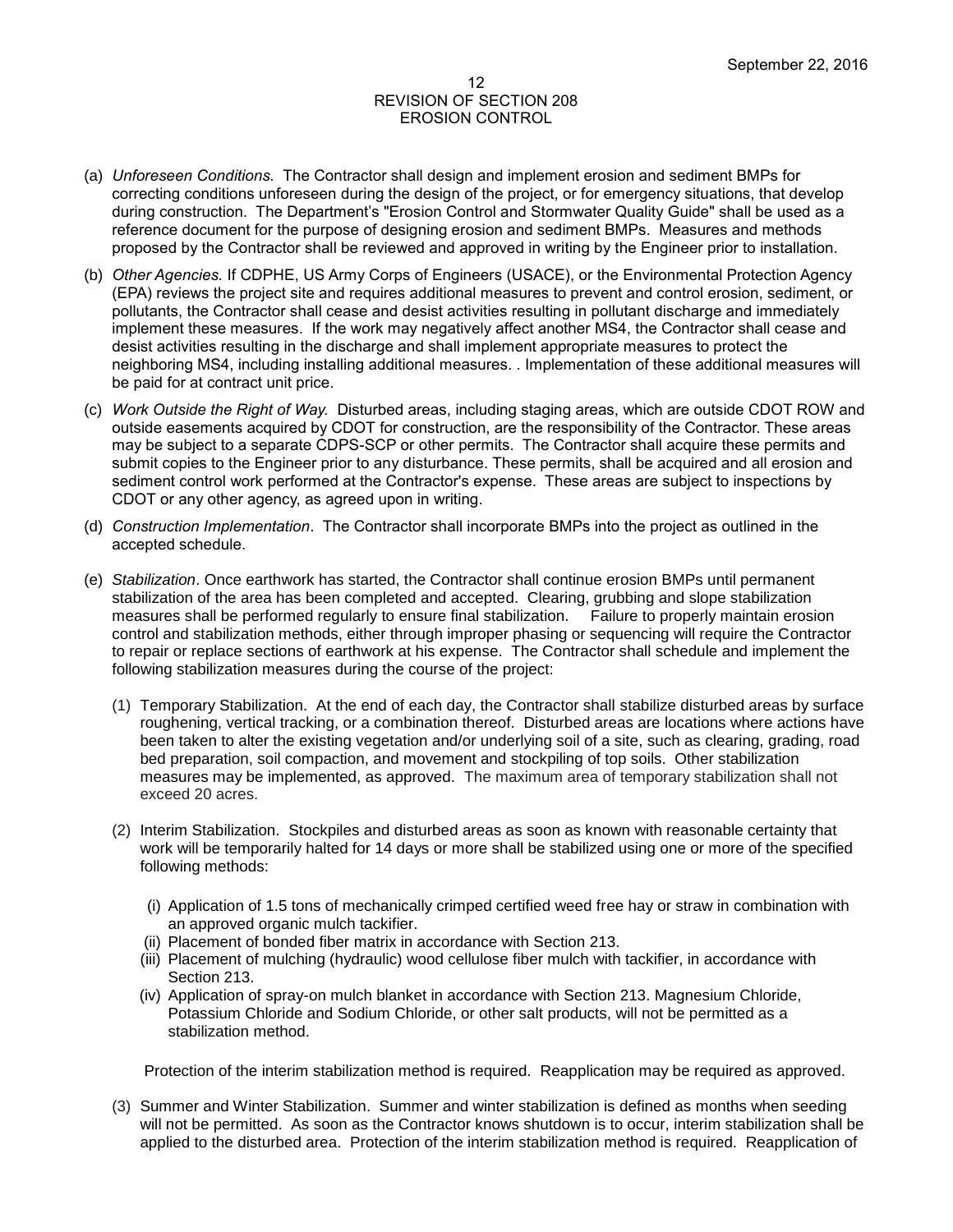interim stabilization may be required as directed.

.

- (4) Permanent Stabilization. Permanent stabilization is defined as the covering of disturbed areas with seeding, mulching with tackifier, soil retention coverings, and such non-erodible methods such riprap, road shouldering, etc., or a combination thereof as required by the Contract. Other permanent stabilization techniques may be proposed by the Contractor, in writing, and shall be used when approved in writing by the Engineer. Permanent stabilization shall begin within 48 hours after topsoil placement, soil conditioning, or combination thereof starts and shall be pursued to completion.
- (5) Final Stabilization. Final stabilization is defined as when all ground disturbing activities at the site have been completed, and uniform vegetative cover has been established with an individual plant density of at least 70 percent of pre-disturbance levels, or equivalent permanent physical erosion reduction methods have been employed.
- (f) *Maintenance*. Erosion and sediment control practices and other protective measures identified in the SWMP as BMPs for stormwater pollution prevention shall be maintained in effective operating condition until the CDPS-SCP has been transferred to CDOT. BMPs shall be continuously maintained in accordance with good engineering, hydrologic and pollution control practices, including removal of collected sediment when silt depth is 50 percent or more of the height of the erosion control device. When possible, the Contractor shall use equipment with an operator rather than labor alone to remove the sediment.

Maintenance of erosion and sediment control devices shall include replacement of such devices upon the end of their useful service life as recommended by the Contractor and approved by the Engineer. Maintenance of rock check dams and vehicle tracking pads shall be limited to removal and disposal of sediment or addition of aggregate. Damages resulting from failure to maintain BMPs shall be paid at the contactors expense.

Complete site assessment shall be performed as part of comprehensive inspection and maintenance procedures, to assess the adequacy of BMPs at the site and the necessity of changes to those BMPs to ensure continued effective performance. Where site assessment results in the determination that new or replacement BMPs are necessary, the BMPs shall be installed to ensure continuous effectiveness. When identified, BMPs shall be maintained, added, modified or replaced as soon as possible, immediately in most cases.

Approved new or replaced BMPs will be measured and paid for in accordance with subsections 208.11 and 208.12. Devices damaged due to the Contractor's negligence shall be replaced at Contractor's expense.

From the time seeding and mulching work begins until the date the Contract work is accepted, the Contractor shall maintain all seeded areas. Damage to seeded areas or to mulch materials shall be immediately restored. Damage to seeded areas or to mulch materials due to Contractor negligence shall be immediately restored at the Contractor's expense. Restoration of other damaged areas will be measured and paid for under the appropriate bid item.

Temporary BMPs may be removed upon completion of the project, as determined by the Water Quality Partial Acceptance walk-through. If removed, the area in which these BMPs were constructed shall be returned to a condition similar to that which existed prior to its disturbance. Removed BMPs shall become the property of the Contractor.

If a project delay occurs, the Contractor shall be responsible to continue erosion and sediment control operations beyond the original contract time.

Sediment removed during maintenance of BMPs and material from street sweeping may be used in or on embankment, provided it meets conditions of Section 203 and is distributed evenly across the embankment.

Whenever sediment collects on the paved surface, the surface shall be cleaned. Street washing will not be allowed. Storm drain inlet protection shall be in place prior to shoveling, sweeping, or vacuuming. Sweeping shall be completed with a pickup broom or equipment capable of collecting sediment. Sweeping with a kick broom will not be allowed.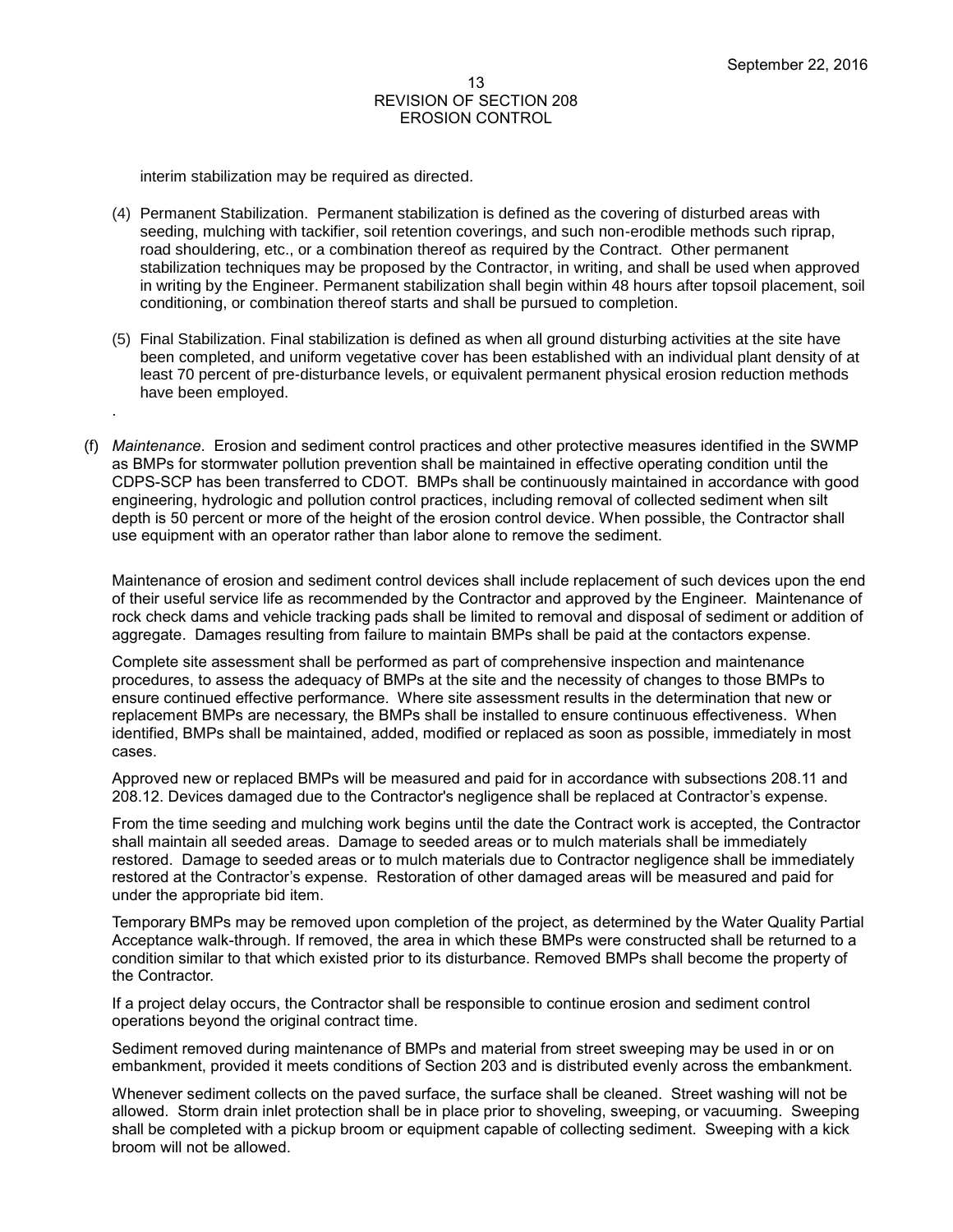Material from pavement saw cutting operations shall be cleaned from the roadway surface during operations using a vacuum. A BMP, such as a berm, shall be placed to contain slurry from joint flushing operations until the residue can be removed from the soil surface. Aggregate bags, erosion logs or other permeable BMPs shall not be used. Residue shall not flow into driving lanes. It shall be removed and disposed of in accordance with subsection 107.25(b) 13. Material containment and removal will not be paid for separately, but shall be included in the work.

**208.05 Construction of BMPs.** BMPs shall be constructed in accordance with Standard Plans M-208-1, M-216- 1 and with the following.

- (a) *Seeding, Mulching, Sodding, Soil Retention Blanket*. Seeding, mulching, sodding, and soil retention blanket shall be performed in accordance with Sections 212, 213, and 216.
- (b) *Erosion Bales*. The bales shall be anchored securely to the ground with wood stakes.
- (c) *Silt Fence*. Silt fence shall be installed in locations specified in the Contract prior to any grubbing or grading activity.
- (d) *Temporary Berms*. Berms shall be constructed to the dimensions shown in the Contract, and sufficiently compacted to prevent erosion or failure. If the berm erodes or fails, it shall be immediately repaired or replaced at the Contractor's expense.
- (e) *Temporary Diversion*. Diversions shall be constructed to the dimensions shown in the Contract, and graded to drain to a designated outlet. The berm shall be sufficiently compacted to prevent erosion or failure. If the diversion erodes or fails, it shall be immediately repaired or replaced at the Contractor's expense.
- (f) *Temporary Slope Drains*. Temporary slope drains shall be installed prior to installation of permanent facilities or growth of adequate ground cover on the slopes. All temporary slope drains shall be securely anchored to the slope. The inlets and outlets of temporary slope drains shall be protected to prevent erosion.
- (g) *Silt Berm*. Prior to installation of silt berms, the Contractor shall prepare the surface of the areas in which the berms are to be installed such that are they free of materials greater than 2 inches in diameter and are suitably smooth for the installation of the silt berms, as approved. Silt berms shall be secured with spikes. The Contractor shall install the silt berm in a manner that will prevent water from going around or under the silt berm. Silt berms shall be installed on top of soil retention blanket.
- (h) *Rock Check Dam*. Rock shall be installed at locations shown on the plans. Rock check dams shall conform to the dimensions shown on the plans.
- (i) *Riprap Outlet Protection*. Geotextile used shall be protected from cutting or tearing. Overlaps between two pieces of geotextile shall be 1 foot minimum. Riprap size shall be as shown on the plans.
- (j) *Storm Drain Inlet Protection*. Prior to installation, the Contractor shall sweep the surface of the area in which the storm drain inlet protection devices are to be installed such that the pavement is free of sediment and debris. The ends of the inlet protection Type 1 and Type 2 shall extend a minimum of 1 foot past each end of the inlet.

The Contractor shall remove all accumulated sediment and debris from the surface surrounding all storm drain inlet protection devices after each rain event or as directed. The Contractor shall remove accumulated sediment from Type II and III containment area when it is more than a maximum one third full of sediment, or as directed.

The Contractor shall protect storm drain facilities adjacent to locations where pavement cutting operations involving wheel cutting, saw cutting, sand blasting, or abrasive water jet blasting are to take place.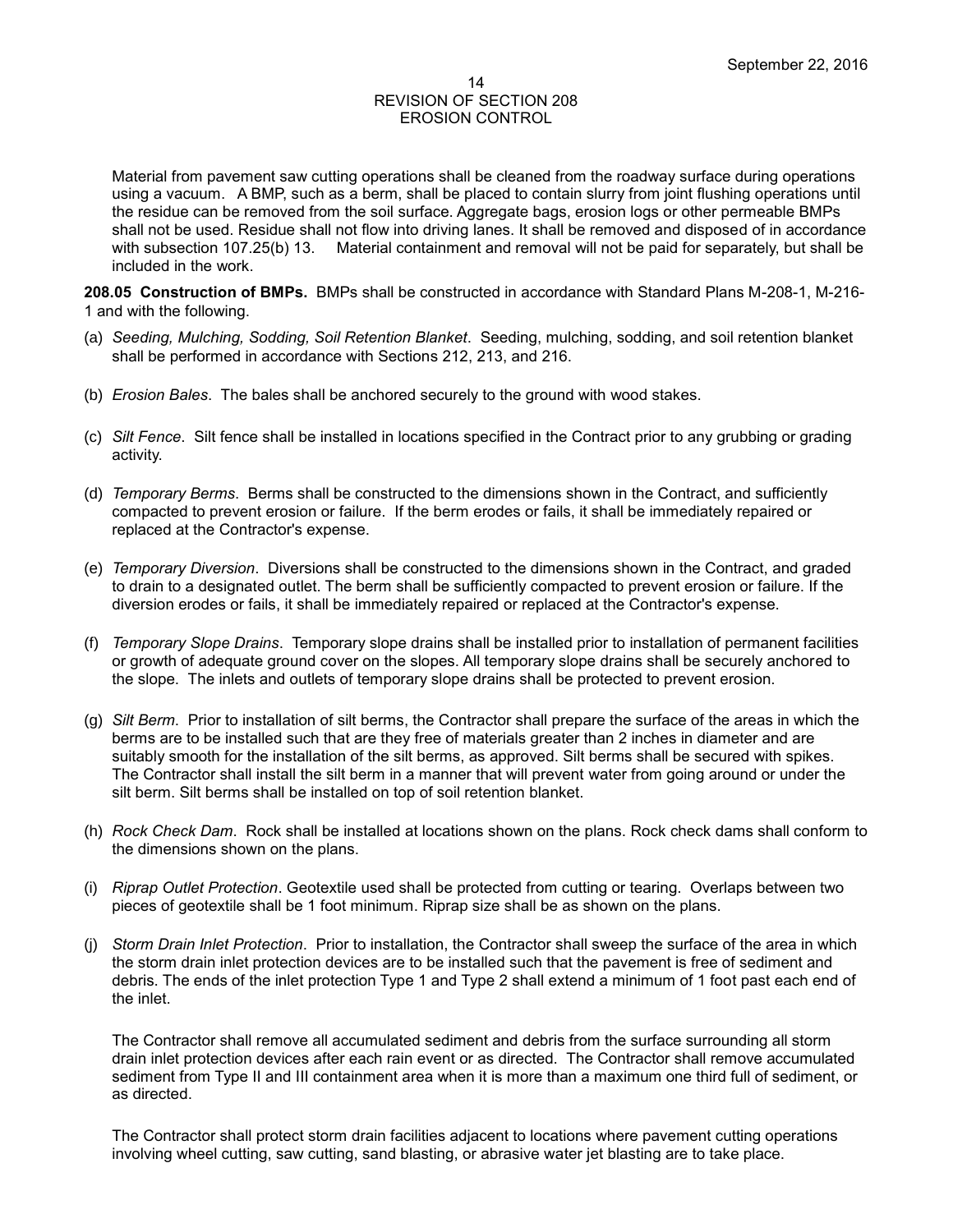(k) *Sediment Trap*. Sediment traps shall be installed to collect sediment laden water and to minimize the potential of pollutants leaving the project site. Locations shall be as shown on the plans or as directed.

Sediment traps shall be constructed prior to disturbance of upslope areas and shall be placed in locations where runoff from disturbed area can be diverted into the trap.

The area under the embankment shall be cleared, grubbed and stripped of any vegetation and roots.

Fill material for the embankment shall be free of roots or other vegetation, organic material, large stones, and other objectionable material.

Sediment shall be removed from the trap when it has accumulated to one half of the wet storage depth of the trap and shall be disposed of in accordance with subsection 208.04(f).

(l) *Erosion Logs*. Erosion logs shall be embedded 2 inches into the soil. Stakes shall be embedded to a minimum depth of 12 inches. At the discretion of the Engineer, a shallower depth may be permitted if rock is encountered.

The Contractor shall maintain the erosion logs during construction to prevent sediment from passing over or under the logs.

- (m) *Silt Dikes*. Prior to installation of silt dikes, the Contractor shall prepare the surface of the areas in which the silt dikes are to be installed such that they are free of materials greater than two inches in diameter and are suitably smooth for the installation of the silt dikes, as approved by the Engineer.
- (n) *Concrete Washout Structure*. The concrete washout structure shall meet or exceed the dimensions shown on the plans or be used in accordance with manufacturer's recommendations. Work on this structure shall not begin until written acceptance is provided by the Engineer.

Concrete washout structure shall conform to standard plan M-208-1 and shall meet the following requirements:

- (1) Structure shall contain all washout water.
- (2) Stormwater shall not carry wastes from washout and disposal locations.
- (3) The site shall be located a minimum of 50 horizontal feet from State waters and shall meet all requirements for containment and disposal as defined in subsection 107.25.
- (4) The site shall be signed as "Concrete Washout".
- (5) The site shall be accessible to appropriate vehicles.
- (6) Freeboard capacity shall be included into structure design to reasonably ensure the structure will not overtop during or because of a precipitation events.
- (7) The Contractor shall prevent tracking of washout material out of the washout structure.
- (8) Solvents, flocculents, and acid shall not be added to wash water.
- (9) The structure shall be surrounded on three sides by a compacted berm.
- (10) The structure shall be fenced with orange plastic construction fencing to provide a barrier to construction equipment and to aid in identification of the concrete washout area.
- (11) Concrete waste, liquid and solid, shall not exceed 2/3 the storage capacity of the washout structure.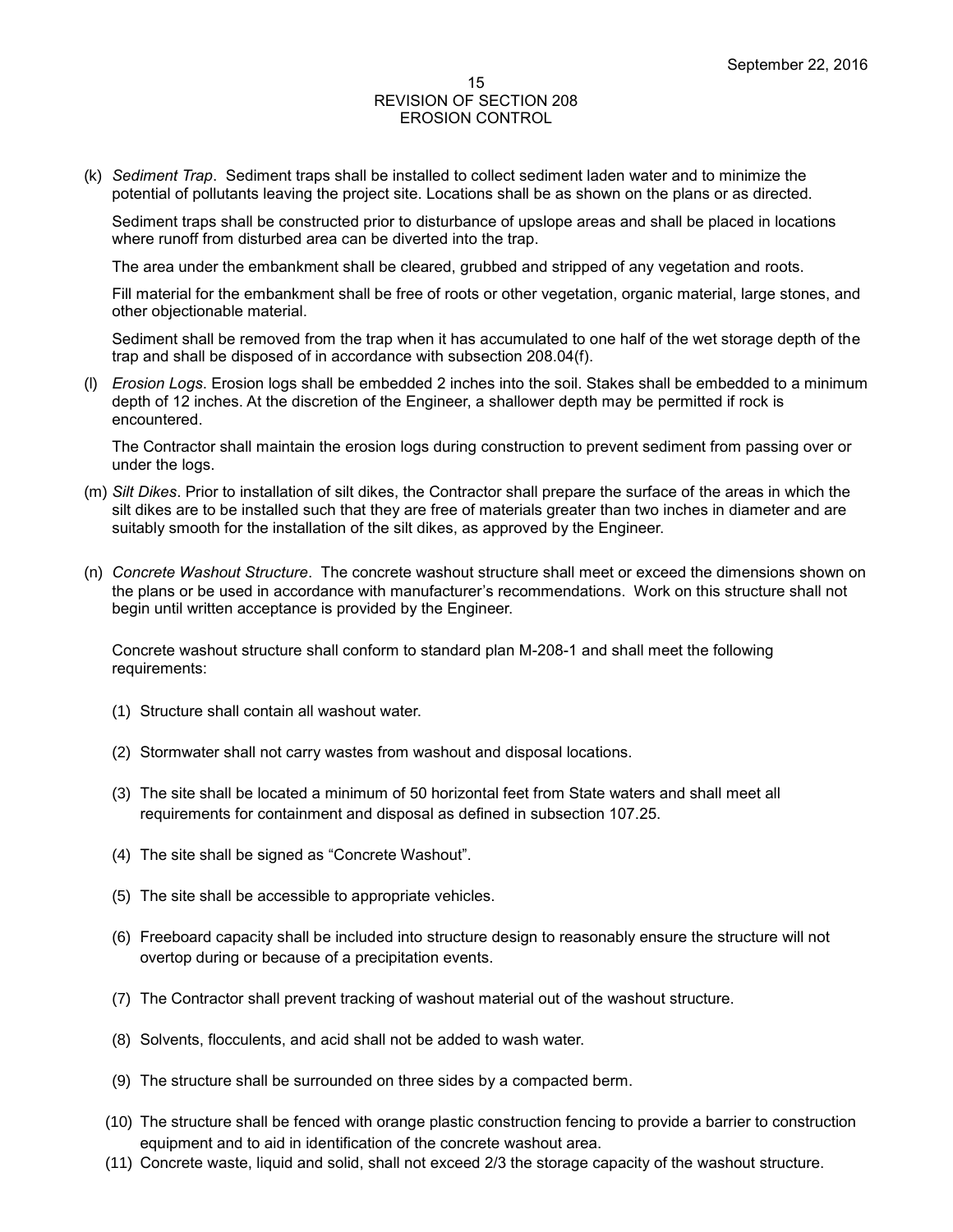Pre-fabricated concrete washout structures shall meet the following requirements:

- (1) Structure shall contain all washout water.
- (2) Structure shall be located 50 horizontal feet away from State waters, and shall be confined so that no potential pollutants will enter State waters and other sensitive areas are as defined in the Contract. Locations shall be as approved by the Engineer. The site shall be delineated with orange plastic fence or other means and signed as "Concrete Washout".
- (3) The site shall be accessible to appropriate vehicles.
- (4) Freeboard capacity shall be included into structure design to reasonably ensure the structure will not overtop during or because of a precipitation event.
- (5) Solvents, flocculants, and acid shall not be added to wash water.
- (6) Concrete waste, liquid and solid, shall not exceed 2/3 the storage capacity of the washout structure.
- (7) Prefabricated structures cannot be moved when they contain liquid, unless otherwise approved.
- (8) The concrete washout structure shall be completed and ready for use prior to concrete placement operations.
- (9) Washout areas shall be checked and maintained as required. On site permanent disposal of concrete washout waste is not allowed.

All liquid and solid wastes, including contaminated sediment and soils generated from concrete washout shall be hauled away from the site and disposed of properly at the Contractor's expense.

(o) *Vehicle Tracking Pad (VTP)*. Vehicle tracking pads shall be constructed to the minimum dimensions shown in the Contract, unless otherwise directed by the Engineer. Construction of approved vehicle tracking pads shall be completed before any disturbance of the area.

The Contractor shall maintain each vehicle tracking pad during the entire time that it is in use for the project. The vehicle tracking pad shall be removed at the completion of the project unless otherwise directed by the Engineer. Additional aggregate may be required for maintenance and will be paid for under Pay Item, Maintenance Aggregate (Vehicle Tracking Pad).

- (p) *Detention Pond*. Permanent detention ponds shown on the construction plans may be used as temporary BMPs if all the following conditions are met:
	- (1) The pond is designated as a construction BMP in the SWMP.
	- (2) The pond outfall and outlet are designed and implemented for use as a BMP during construction in accordance with good engineering, hydrologic, and pollution control practices. The stormwater discharges from the outfall shall not cause degradation or pollution of State waters, and shall have BMPs, as appropriate.
	- (3) All silt shall be removed and the pond returned to the design grade and contour prior to project acceptance
- (q) *Aggregate Bag*. Aggregate bags shall be placed on a stable surface, consisting of pavement, grass or gravel. Aggregate bags shall be placed to conform to the surface without gaps. Discharge water shall not cause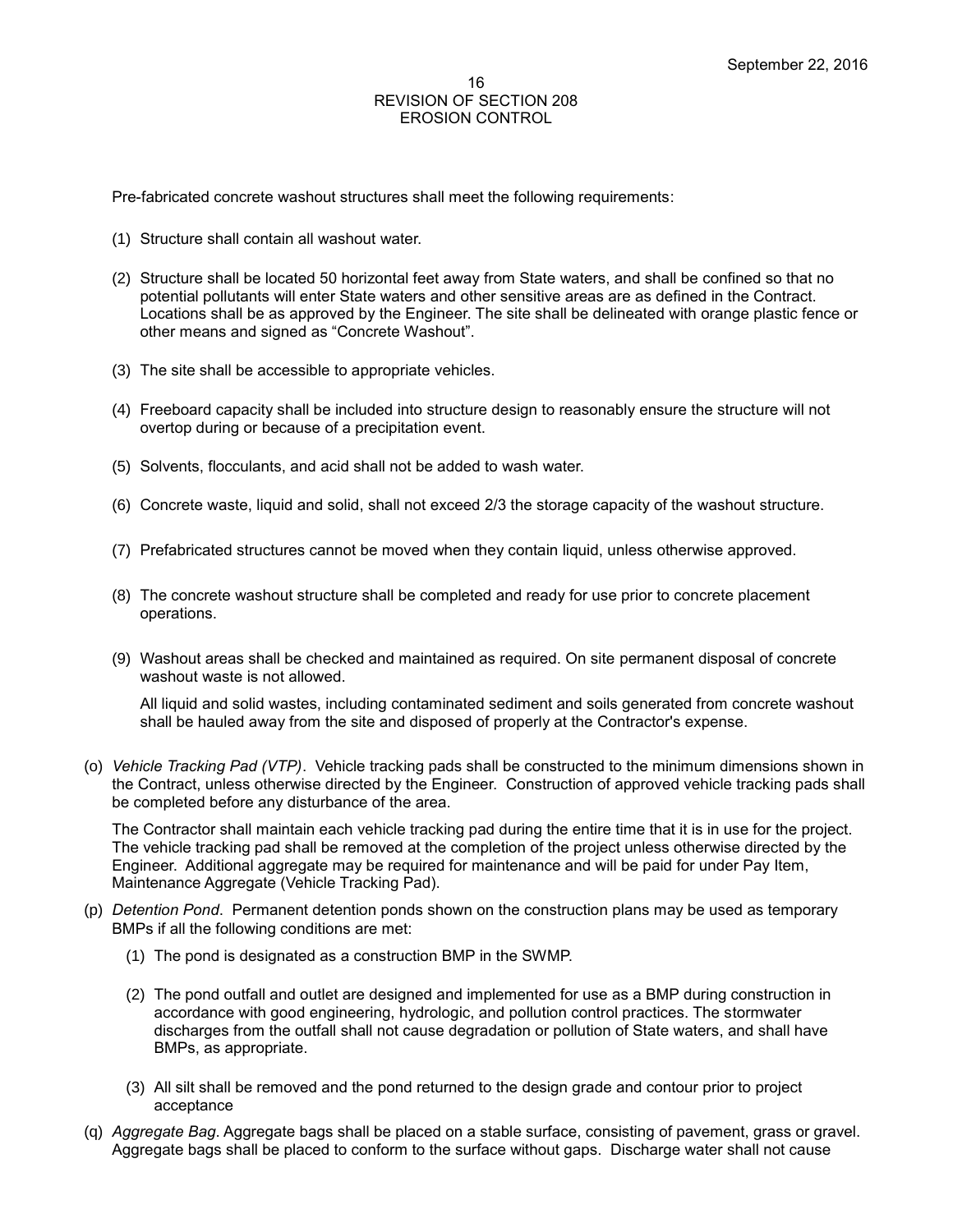#### erosion.

- (r) *Surface Roughening*. Surface roughening creates horizontal grooves along the contour of the slope. Roughening may be accomplished by furrowing, scarifying, ripping or disking the soil surface to create a 2 to 4 inch minimum variation in soil surface. Surface roughening will not be paid for separately, but shall be included in the work.
- (s) *Vertical Tracking*. Vertical tracking involves driving a tracked vehicle up and down the soil surface and creating horizontal grooves and ridges along the contour of the slope. Sandy soils or soils that are primarily rock need not be tracked. Vertical tracking will not be paid for separately, but shall be included in the work.

**208.06 Materials Handling and Spill Prevention.** The SWMP Administrator shall clearly describe and record on the SWMP, all practices implemented at the site to minimize impacts from procedures or significant material that could contribute pollutants to runoff. Areas or procedures where potential spills can occur shall have a Spill Response Plan in place as specified in subsections 107.25(b) 6 or 208.06(c). Construction equipment, fuels, lubricants, and other petroleum distillates shall not be stored or stockpiled within 50 horizontal feet of any State waters or more if the Contractor determines necessary. Equipment fueling and servicing shall occur only within approved designated areas.

- (a) *Bulk Storage Structures.* Bulk storage structures for petroleum products and other chemicals shall have impervious secondary containment or equivalent adequate protection so as to contain all spills and prevent any spilled material from entering State waters. Secondary containment shall be capable of containing the combined volume of all the storage containers plus at least 10 percent freeboard. For secondary containment that is used and may result in accumulation of stormwater within the containment, a plan shall be implemented to properly manage and dispose of all accumulated stormwater which is deemed to be contaminated (e.g., has an unusual odor or sheen).
- (b) *Lubricant Leaks.* The Contractor shall inspect equipment, vehicles, and repair areas daily to ensure petroleum, oils, and lubricants (POL) are not leaking onto the soil or pavement. Absorbent material or containers approved by the Engineer shall be used to prevent leaking POL from reaching the soil or pavement. The Contractor shall have onsite approved absorbent material or containers of sufficient capacity to contain any POL leak that can reasonably be foreseen. The Contractor shall inform all Spill Response Coordinators in accordance with the Spill Response Plan if unforeseen leakage is encountered. All materials resulting from POL leakage control and cleanup shall become the property of the Contractor and shall be removed from the site. Control, cleanup, and removal of by-products resulting from POL leaks shall be performed at the Contractor's expense.
- (c) *Spill Response Plan*. A spill Response Plan shall be developed and implemented to establish operating procedures for handling potential pollutants and preventing spills.

The Response Plan shall contain the following information:

- (1) Identification and contact information of each Spill Response Coordinator
- (2) Locations of areas on project site where equipment fueling and servicing operations are permitted.
- (3) Location of cleanup kits.
- (4) Quantities of chemicals and locations stored on site.
- (5) Label system for chemicals and Safety Data Sheets (SDS) for products.
- (6) Clean up procedures to be implemented in the event of a spill that does not enter State waters or ground water.
- (7) Procedures for spills of any size that enter surface waters or ground water, or have the potential to do so. CDOT's Erosion Control and Stormwater Quality Guide contains Spill notification contacts and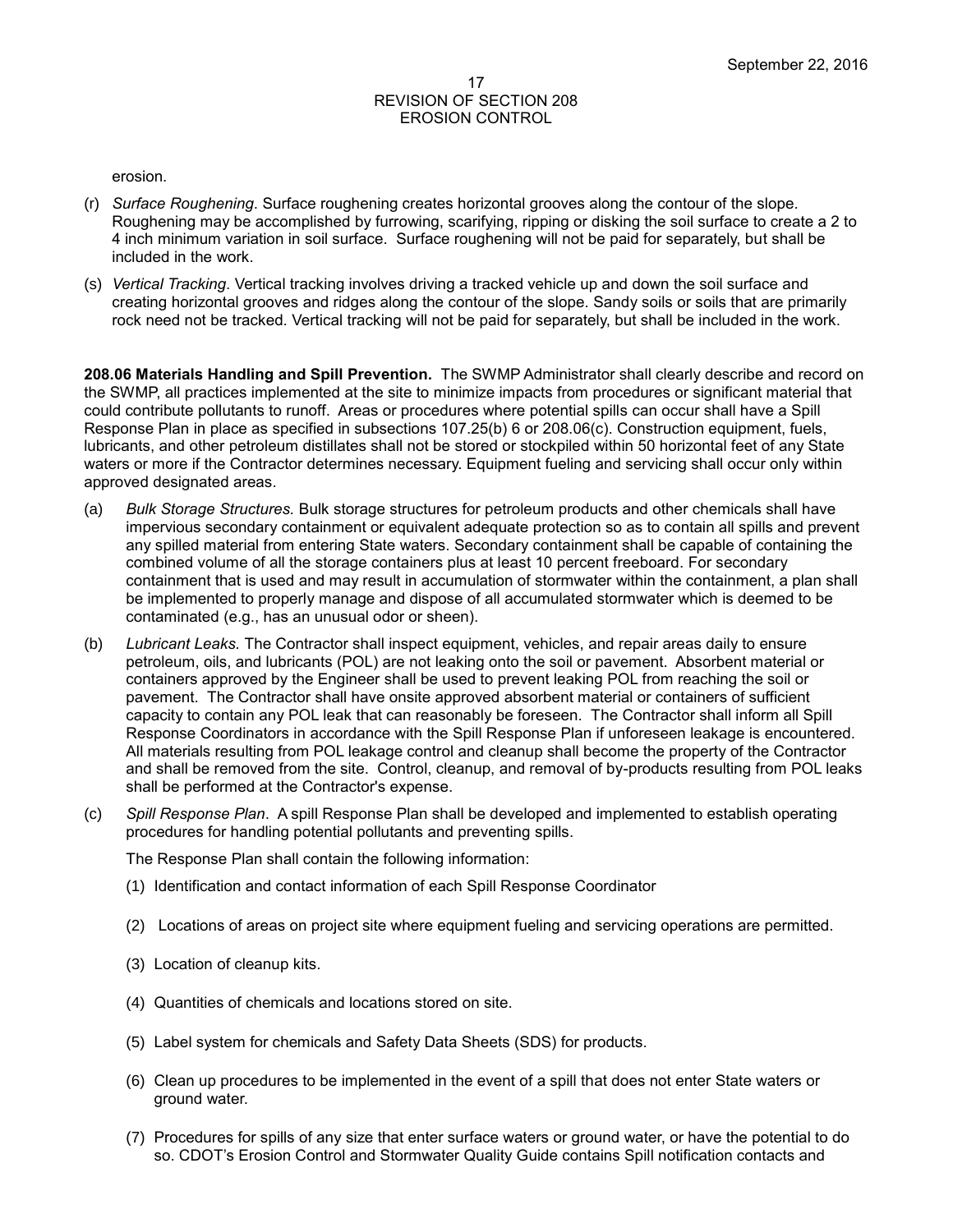phone numbers required in the Spill Response Plan.

(8) A summary of the employee training provided.

Information in items (1) through (8) shall be updated in the SWMP Notebook when they change.

**208.07 Stockpile Management.** Material stockpiles shall be located 50 horizontal feet away from State waters, and shall be confined so that no potential pollutants will enter State waters and other sensitive areas as defined in the Contract. Locations shall be approved by the Engineer.

Erodible stockpiles (including topsoil) shall be contained with acceptable BMPs at the toe (or within 20 feet of the toe) throughout construction. BMPs shall be approved by the Engineer. The SWMP Administrator shall describe, detail, and record the sediment control devices on the SWMP.

**208.08 Limits of Disturbance.** The Contractor shall limit construction activities to those areas within the limits of disturbance shown on the plans and cross-sections. Construction activities, in addition to the Contract work, shall include the on-site parking of vehicles or equipment, on-site staging, on-site batch plants, haul roads or work access, and all other action which would disturb existing soil conditions. Staging areas within the LDA shall be as approved by the Engineer. Construction activities beyond the limits of disturbance due to Contractor negligence shall be restored to the original condition by the Contractor at the Contractor's expense. The SWMP Administrator shall tabulate additional disturbances not identified in the CDPS\_SCP application and indicate changes to locations and quantities on the SWMP. The Contractor shall report the changes and additional disturbances to the Engineer, Water Quality Control Division of CDPHE and all other involved agencies.

The Contractor shall pursue and stabilize all disturbances to completion.

**208.09 Failure to Perform Erosion Control.** Failure to implement the Stormwater Management Plan is a violation of the CDPS – SCP and CDOT specifications. CDOT is obligated to implement enforcement mechanisms in accordance with CDOT's MS4 Permit COS000005 for Stormwater Management and erosion control Best Management Practices. Penalties may be assessed to the Contractor by the appropriate agencies. Penalties will be assessed by the Department as liquidated damages for failure to meet the Permit. All fines assessed to the Department for the Contractor's failure to implement the SWMP will be deducted from moneys due the Contractor in accordance with subsection 107.25(c) 2.

The Contractor will be subject to liquidated damages for incidents of failure to perform erosion control as required by the Contract. Liquidated damages will be applied for failure to comply with the CDPS-SCP and these specifications, including the following:

- (1) Failure to include erosion control in the project schedule or failure to include erosion control in each schedule update as specified in subsection 208.03(b).
- (2) Failure of the Contractor to perform the inspections required by subsection 208.03(c) 2.
- (3) Failure of the Contractor to implement necessary actions required by the Engineer as required by subsection 208.03(c).
- (4) Failure to amend the SWMP and implement BMPs as required by subsection 208.04.
- (5) Failure to keep documentation and records current.
- (6) Failure to construct or implement erosion control or spill containment measures required by the Contract, or failure to construct or implement them in accordance with the Contractor's approved schedule as required by subsection 208.06(c).
- (7) Failure to limit temporary stabilization to 20 or fewer acres as required by subsection 208.04 (e).
- (8) Failure to replace or perform maintenance on an erosion control feature after notice from the Engineer or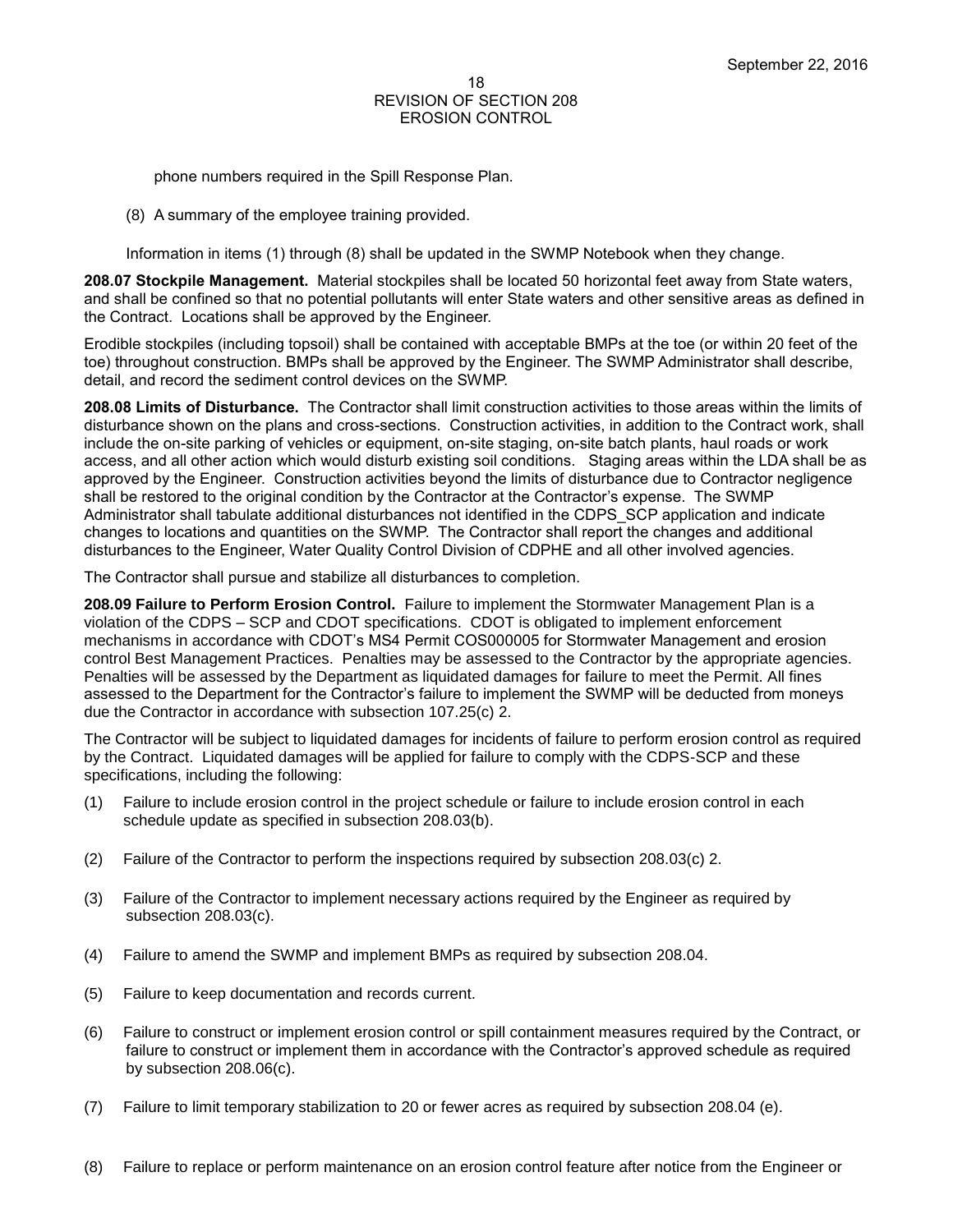from a water quality inspection as required by subsection 208.04(f).

- (9) Failure to remove and dispose of sediment from BMPs as required.
- (10) Failure to install and properly utilize a concrete washout structure for containing washout from concrete placement operations.
- (11) Failure to perform stabilization as required by subsection 208.04 (e).
- (12) Failure of the Superintendent or designated representative to attend inspections as required by subsection 208.03(c) and record findings in the appropriate form.
- (13) Failure to prevent discharges not composed entirely of stormwater from leaving the Construction Site.
- (14) Failure to provide the survey of Permanent Water Quality BMPs when required on the project in accordance with 208.10.

The Engineer will immediately notify the Contractor of each incident of failure to perform erosion control in accordance with the CDPS-SCP and these specifications, including items (1) through (14) above by issuing the Form 105. Correction shall be made as soon as possible but no later than 48 hours from the date of notification to correct the failure. The Contractor will be charged liquidated damages in the amount of \$970 for each day after the 48 hour period has expired, that one or more of the incidents of failure to perform the requirements for each Form 105 remains uncorrected. Liquidated damages will begin at Midnight of the date the 48 hours has expired.

This deduction will not be considered a penalty, but will be considered liquidated damages based on estimated additional construction engineering costs. The liquidated damages will accumulate, for each cumulative day that one or more of the incidents remain uncorrected. The number of days for which liquidated damages are assessed will be cumulative for the duration of the project; that is: the damages for a particular day will be added to the total number of days for which liquidated damages are accumulated on the project. The liquidated damages will be deducted from any monies due the Contractor.

If all other failures are not corrected within 48 hours after liquidated damages have begun to be assessed, the Engineer will issue a Stop Work Order in accordance with subsection 105.01. Work shall not resume until the Engineer has approved a written corrective action plan submitted by the Contractor that includes measures to prevent future violations and a schedule for implementation.

If the Contractor requires more than 96 hours to perform the corrective work from the date on the Form 105, the Contractor shall submit a request for deferment. The deferment request shall be in writing and shall include the specific failure, temporary measures until final correction is made, the methodology which will be employed to make the correction and interim milestones to completing the work. The Region Water Pollution Control Manager (RWPCM), Engineer, the SWMP Administrator and the Contractor shall concur on this deferral and set a proposed date of completion. If approved, the Contractor shall complete the corrective measures by Midnight of the proposed completion date. If corrective work is not corrected by the completion date the Engineer will issue a Stop Work Order. Liquidated Damages will apply retroactively back to the 48 hours after the 105 date of notification. Liquidated Damages will assessed until the corrective work has been completed and accepted.

Deferment of work to correct failures to perform erosion control will not affect the Contractor's other contractual responsibilities, notifications for other non-compliance, nor the final completion date of the project. Liquidated Damages for other non-compliance notifications will continue to apply during the deferment period in addition to liquidated damages associated with the deferment.

Based on the submittal date of the approved deferment Liquated Damages and a Stop Work Order may not be mandated to the Contractor.

Disagreements regarding the suggested corrective action for a BMP compliance issue between the Project Engineer, SWMP Administrator, and Superintendent, shall be discussed with the Resident Engineer and Region Water Pollution Control Manager. If after the discussions, the Project Engineer and the Contractor are still in disagreement and feel that additional compensation is owed, the Contractor will follow the decision of the Project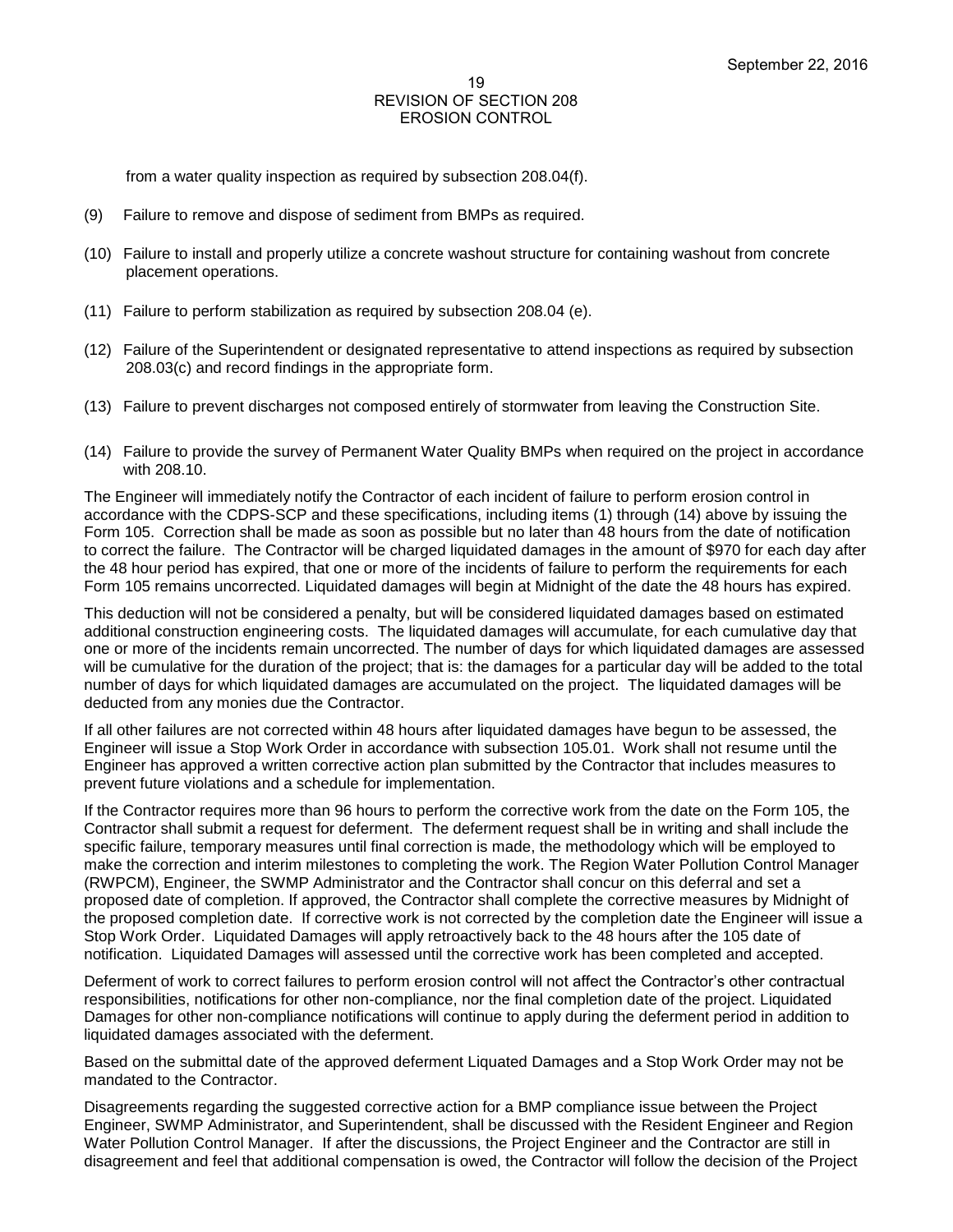Engineer, keep track of the costs and negotiate further with the Project Engineer. If after pursuing the issue, the Contractor is unable to reach agreement with the Project Engineer, then the Contractor can follow the dispute process outlined in subsection 105.22.

If the Contractor's corrective action plan and schedule are not submitted and approved within 96 hours of the initial notice, the Engineer will issue a Stop Work Order and have an on-site meeting with the Superintendent, SWMP Administrator, and the Superintendent's supervisor. This meeting will also be attended by the Resident Engineer, the Region Water Pollution Control Manager, and the Region Program Engineer. This meeting will identify and document needed corrective actions and a schedule for completion. If after the meeting, the unacceptable work is not remedied within the schedule as agreed to in the meeting, the Engineer will take action to effect compliance with the CDPS-SCP and these specifications by utilizing CDOT Maintenance personnel or other non-Contractor forces and deduct the cost from any moneys due or to become due to the Contractor pursuant to subsection 105.17. Delays due to these Stop Work Orders shall be considered non-excusable. The Stop Work Order shall be in place until the project is in CDPS-SCP compliance.

If the Contractor remains non-responsive to requirements of the on-site meeting, the Engineer will start default or Contract termination procedures in accordance with subsections 108.09 and 108.10.CDOT will proceed with corrective or disciplinary action in accordance with the Rules for Prequalification, Debarment, Bidding and Work on Transportation, Road, Highway and Bridge Public Projects.

When a failure meets any one of the following conditions, the Engineer will immediately issue a Stop Work Order in accordance with subsection 105.01 irrespective of any other available remedy:

- (1) It may endanger health or the environment.
- (2) It consists of a spill or discharge of hazardous substances or oil which may cause pollution of the waters of the state.
- (3) It consists of a discharge which may cause a violation of a water quality standards.

#### **208.10 Items to Be Completed Prior to Requesting Partial Acceptance of Water Quality Work.**

- (a) *Reclamation of Washout Areas.* After concrete operations are complete, washout areas shall be reclaimed in accordance with subsection 208.05(n) at the Contractor's expense.
- (b) *Survey.* When Permanent Water Quality BMPs (Permanent BMP) are required on the project, the Contractor shall survey the BMPs to confirm that they conform to the configuration and grade shown on the Plans. The survey shall conform to Section 625. The results of the survey shall be submitted as Microstation or AutoCad drawing files and PDF files, showing both designed and final elevations and configurations. Paper versions of the drawings shall be submitted with the stamp and seal of the Contractor's Surveyor.

The Engineer and the CDOT Hydraulics Engineer for the region will perform a walkthrough of the Permanent BMPs to confirm conformance to material requirements, locations and dimensions of the Permanent BMPs. Permanent BMPs not meeting the Contract requirements will be identified in writing by the Engineer, and shall be repaired or replaced at the Contractor's expense. Correction surveys shall be performed at the Contractor's expense to confirm the locations and dimensions of each Permanent BMP. Final as-built plans of the Permanent BMPs shall be provided to the Engineer and the CDOT Region and Headquarter Permanent Water Quality Control Specialist for their records.

(c) *Locations of Temporary BMPs.* The Engineer will identify locations where modification, cleaning or removal of temporary BMPs are required, and will provide these in writing to the Contractor. Upon completion of work required, the SWMP Administrator shall modify the SWMP to provide an accurate depiction of BMPS to remain on the project site.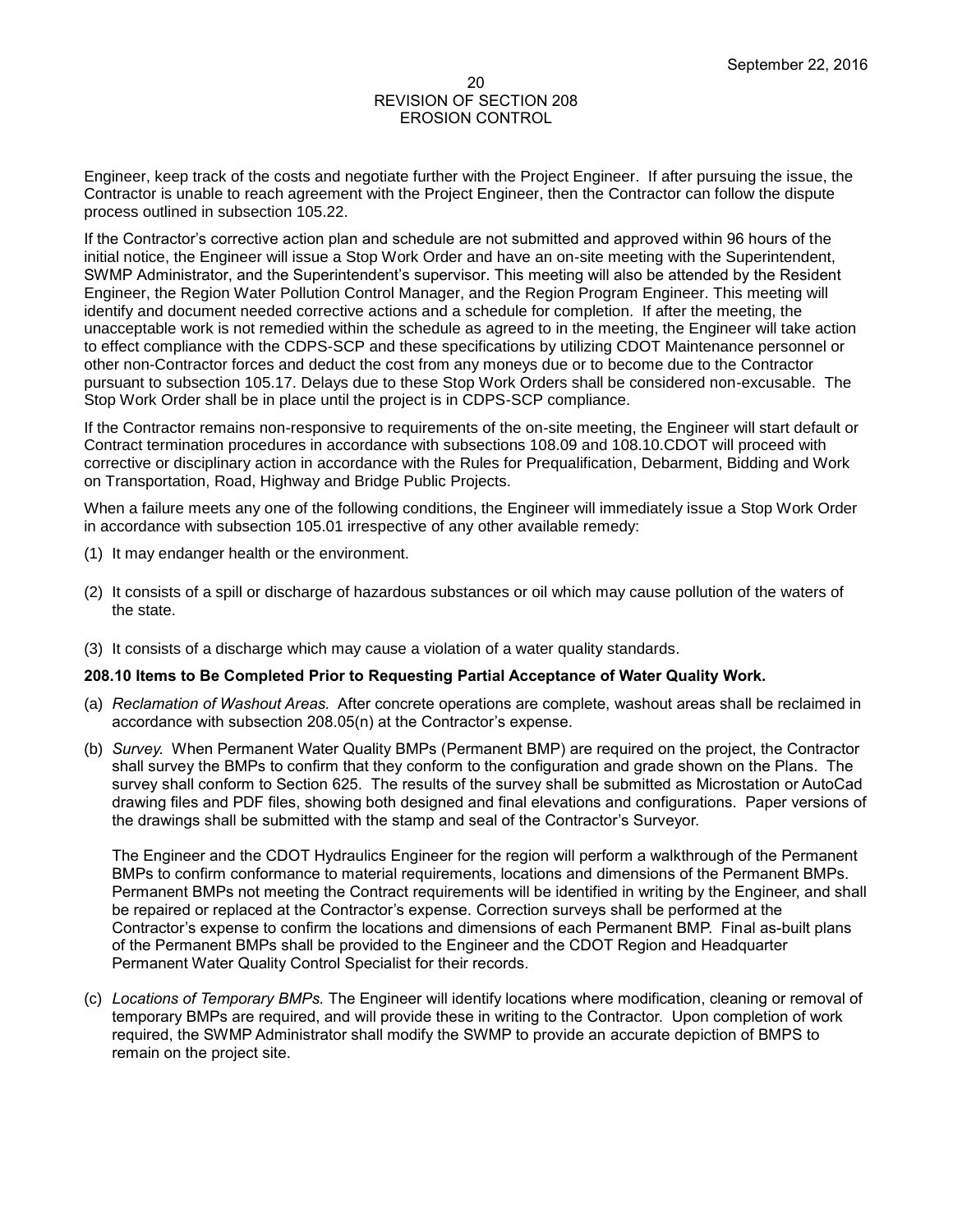#### **METHOD OF MEASUREMENT**

**208.11** Erosion Control Management will be measured as the actual number of days of ECM work performed onsite, regardless of the number of ECIs required, including erosion control inspections, documentation, meeting participation, SWMP Administration, and the preparation of the SWMP notebook.

Erosion bales will be measured by the actual number installed and accepted.

Silt fence, silt berms, erosion logs, aggregate bags, silt dikes, temporary berms, rock check dams, temporary diversions, and temporary slope drains, will be measured by the actual number of linear feet that are installed and accepted. Measured length will not include required overlap.

Concrete washout structure will be measured by the actual number of structures that are installed and accepted.

Storm drain inlet protection will be measured by linear foot or actual number of devices that are installed and accepted.

Sediment trap quantities will be measured by the actual number installed and accepted.

Removal of trash that is not generated by construction activities will be measured by the actual number of hours that Contractor workers actively remove trash from the project. Each week the Contractor shall submit to the Engineer a list of workers and the hours spent collecting such trash.

Removal of accumulated sediment from traps, basins, areas adjacent to silt fences and erosion bales, and other clean out excavation of accumulated sediment, and the disposal of such sediment, will be measured by the number of hours that equipment, labor, or both are used for sediment removal.

Vehicle tracking pads will be measured by the actual number constructed and accepted.

Additional aggregate required for maintaining vehicle tracking pads will be measured as the actual number of cubic yards installed and accepted.

#### **BASIS OF PAYMENT**

**208.12** ECM and BMPs will be paid for at the Contract unit price for each of the items listed below that appear in the bid schedule.

Payment will be made under:

| Pay Item                                     | Pay Unit    |
|----------------------------------------------|-------------|
| Aggregate Bag                                | Linear Foot |
| Concrete Washout Structure                   | Each        |
| Erosion Bales (Weed Free)                    | Each        |
| Erosion Control Management                   | Day         |
| Erosion Log $(Type 1)$ ( $\qquad$ Inch)      | Linear Foot |
| Erosion Log (Type 2) (________ Inch)         | Linear Foot |
| Pre-Fabricated Concrete Washout Structure    | Each        |
| Pre-Fabricated Vehicle Tracking Pad          | Each        |
| Maintenance Aggregate (Vehicle Tracking Pad) | Cubic Yard  |
| Removal and Disposal of Sediment (Equipment) | Hour        |
| Removal and Disposal of Sediment (Labor)     | Hour        |
| Removal of Trash                             | Hour        |
| Rock Check Dam                               | Each        |
| Sediment Basin                               | Each        |
| Sediment Trap                                | Each        |
| Silt Berm                                    | Linear Foot |
| Silt Dike                                    | Linear Foot |
| Silt Fence                                   | Linear Foot |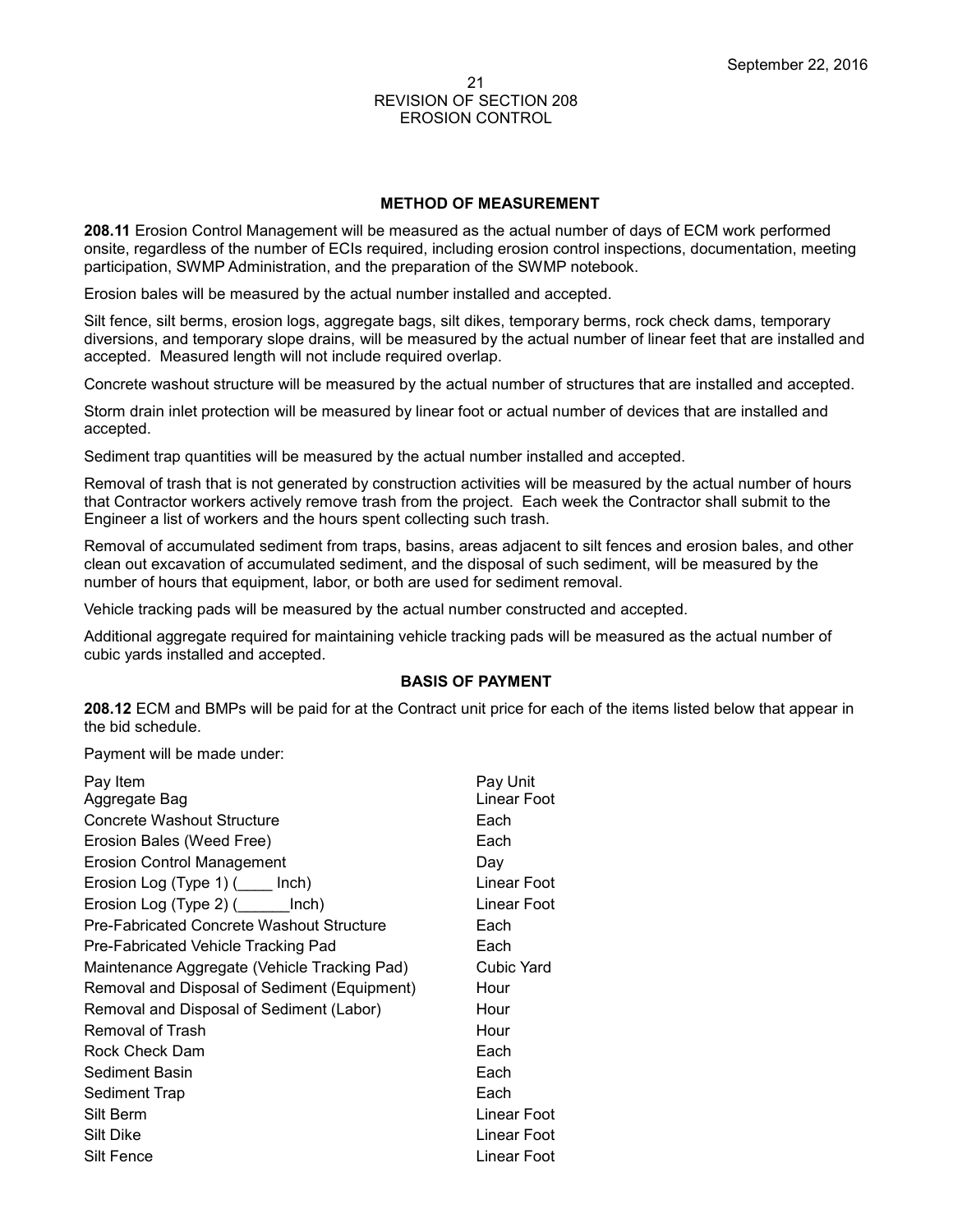Linear Foot Linear Foot

Linear Foot Linear Foot Linear Foot

| Silt Fence (Reinforced)              | Linea |
|--------------------------------------|-------|
| Storm Drain Inlet Protection (Type ) | Linea |
| Storm Drain Inlet Protection (Type ) | Each  |
| Sweeping (Sediment Removal)          | Hour  |
| <b>Temporary Berm</b>                | Linea |
| <b>Temporary Diversion</b>           | Linea |
| <b>Temporary Slope Drains</b>        | Linea |
| Vehicle Tracking Pad                 | Each  |
|                                      |       |

Payment for Erosion Control Management (ECM) will be full compensation for all labor, materials and equipment necessary for the SWMP Administrator and Erosion Control Inspectors to perform all the work described in this specification. This includes assembling items 5-19 and required updates to the SWMP Notebook on site.

The SWMP Administrator and ECI's commute times will not be measured and paid for separately, but shall be included in the work.

Modifications to the SWMP Notebook due to construction errors or survey errors by the contractor shall be at the Contractor's expense.

Temporary erosion control will be measured and paid for by the BMPs used. Surface roughening and vertical tracking will not be measured and paid for separately but shall be included in the work. Payment for each BMP item will be full compensation for all work and materials required to furnish, install, maintain and remove the BMP when directed.

Payment for Removal and Disposal of Sediment (Equipment) will be full compensation for use of the equipment, including the operator. Payment for Removal and Disposal of Sediment (Labor) will be full compensation for use of the labor.

Payment for concrete washout structure, whether constructed or prefabricated, will be full compensation for all work and materials required to install, maintain, and remove the item. Maintenance and relocation, as required, of these structures throughout the duration of the project will not be measured and paid for separately, but shall be included in the work.

Silt berm spikes will not be measured and paid for separately, but shall be included in the work. When required, soil retention blankets will be measured and paid for in accordance with Section 216.Silt dike staples will not be measured and paid for separately, but shall be included in the work.

Spray–on mulch blankets required by the Contract, including those used in both interim and final stabilization, will be measured and paid for in accordance with Section 213.

Payment for storm drain inlet protection will be full compensation for all work, materials, and equipment required to complete the item, including surface preparation, maintenance throughout the project, and removal upon completion of the work. Aggregate will not be measured and paid for separately, but shall be included in the work.

Sweeping, when used as a BMP as shown in the Contract, will be measured by the number of hours that a pickup broom or equipment capable of collecting sediment, authorized by the Engineer, is used to remove sediment from the roadway or other paved surfaces. Each week the Contractor shall submit to the Engineer a statement detailing the type of sweeping equipment used and the number of hours it was used to pick up sediment. Operator will not be measured and paid for separately, but shall be included in the work.